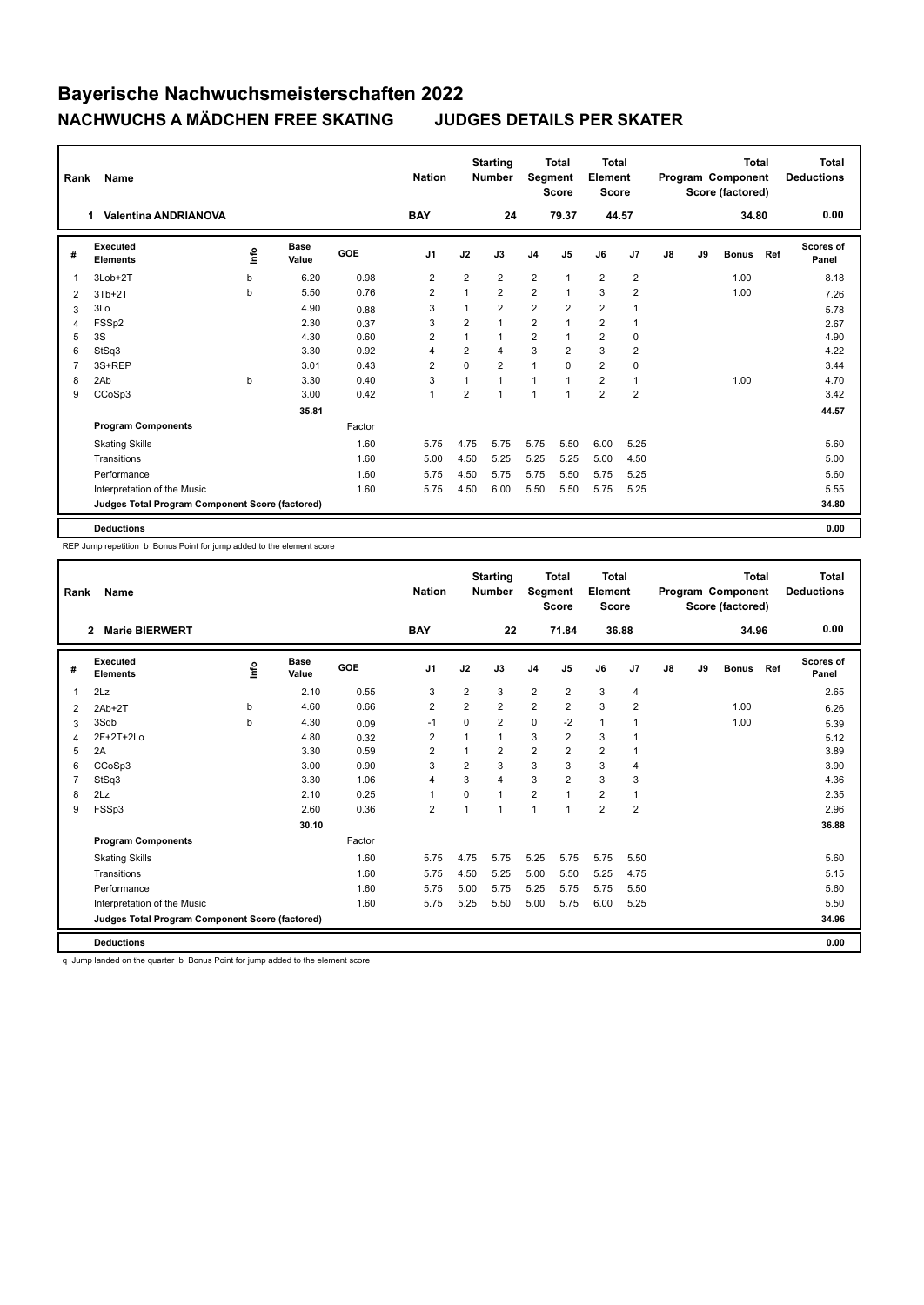| Rank           | <b>Name</b>                                     |             |                      |         | <b>Nation</b>  |                | <b>Starting</b><br><b>Number</b> | Segment        | <b>Total</b><br><b>Score</b> | <b>Total</b><br>Element<br><b>Score</b> |                |               |    | <b>Total</b><br>Program Component<br>Score (factored) |     | <b>Total</b><br><b>Deductions</b> |
|----------------|-------------------------------------------------|-------------|----------------------|---------|----------------|----------------|----------------------------------|----------------|------------------------------|-----------------------------------------|----------------|---------------|----|-------------------------------------------------------|-----|-----------------------------------|
|                | <b>Sarah PESCH</b><br>3                         |             |                      |         | <b>BAY</b>     |                | 21                               |                | 62.89                        |                                         | 30.97          |               |    | 31.92                                                 |     | 0.00                              |
| #              | Executed<br><b>Elements</b>                     | <u>lnfo</u> | <b>Base</b><br>Value | GOE     | J <sub>1</sub> | J2             | J3                               | J <sub>4</sub> | J <sub>5</sub>               | J6                                      | J7             | $\mathsf{J}8$ | J9 | <b>Bonus</b>                                          | Ref | <b>Scores of</b><br>Panel         |
| 1              | 2Lz+2T+2Lo                                      |             | 5.10                 | $-0.13$ | $-1$           | $-2$           | 0                                | $\mathbf 0$    | $-1$                         | $\mathbf{1}$                            | $-1$           |               |    |                                                       |     | 4.97                              |
| 2              | $3Sb+2T$                                        | b           | 5.60                 | 0.34    | $\mathbf{1}$   | 0              | $\mathbf{1}$                     | $\mathbf{1}$   | $\mathbf{1}$                 | $\mathbf{1}$                            | $\mathbf 0$    |               |    | 1.00                                                  |     | 6.94                              |
| 3              | 3S                                              |             | 4.30                 | 0.26    | -1             | $-1$           | $\mathbf{1}$                     | 0              | 1                            | 2                                       | 0              |               |    |                                                       |     | 4.56                              |
| 4              | FCSp2                                           |             | 2.30                 | 0.37    | 3              | $\mathbf{1}$   | 1                                | $\overline{2}$ | $\mathbf{1}$                 | $\overline{2}$                          | $\overline{2}$ |               |    |                                                       |     | 2.67                              |
| 5              | 1A<<                                            | <<          | 0.00                 | 0.00    |                |                |                                  |                |                              |                                         |                |               |    |                                                       |     | 0.00                              |
| 6              | 2F                                              |             | 1.80                 | 0.18    | $\mathbf{1}$   | 0              | 1                                | $\mathbf{1}$   |                              | $\overline{2}$                          | $\overline{1}$ |               |    |                                                       |     | 1.98                              |
| $\overline{7}$ | 2Lz                                             |             | 2.10                 | 0.13    | 0              | $\Omega$       | $\mathbf{1}$                     | $\overline{2}$ | $\Omega$                     | $\overline{2}$                          | $\mathbf 0$    |               |    |                                                       |     | 2.23                              |
| 8              | StSq3                                           |             | 3.30                 | 0.66    | $\overline{2}$ | $\overline{1}$ | $\overline{2}$                   | $\overline{2}$ | 2                            | $\overline{2}$                          | $\overline{2}$ |               |    |                                                       |     | 3.96                              |
| 9              | CCoSp3                                          |             | 3.00                 | 0.66    | 3              | 1              | $\overline{2}$                   | $\overline{2}$ | 1                            | 3                                       | $\overline{4}$ |               |    |                                                       |     | 3.66                              |
|                |                                                 |             | 27.50                |         |                |                |                                  |                |                              |                                         |                |               |    |                                                       |     | 30.97                             |
|                | <b>Program Components</b>                       |             |                      | Factor  |                |                |                                  |                |                              |                                         |                |               |    |                                                       |     |                                   |
|                | <b>Skating Skills</b>                           |             |                      | 1.60    | 5.25           | 4.50           | 5.25                             | 5.00           | 5.00                         | 5.25                                    | 4.75           |               |    |                                                       |     | 5.05                              |
|                | Transitions                                     |             |                      | 1.60    | 5.25           | 4.50           | 5.25                             | 4.75           | 5.00                         | 5.00                                    | 4.25           |               |    |                                                       |     | 4.90                              |
|                | Performance                                     |             |                      | 1.60    | 5.25           | 4.75           | 5.25                             | 5.00           | 5.25                         | 5.25                                    | 4.75           |               |    |                                                       |     | 5.10                              |
|                | Interpretation of the Music                     |             |                      | 1.60    | 5.25           | 4.50           | 5.00                             | 4.75           | 5.25                         | 5.00                                    | 4.50           |               |    |                                                       |     | 4.90                              |
|                | Judges Total Program Component Score (factored) |             |                      |         |                |                |                                  |                |                              |                                         |                |               |    |                                                       |     | 31.92                             |
|                | <b>Deductions</b>                               |             |                      |         |                |                |                                  |                |                              |                                         |                |               |    |                                                       |     | 0.00                              |

<< Downgraded jump b Bonus Point for jump added to the element score

| Rank | Name                                            |         |                      |         | <b>Nation</b>  |                | <b>Starting</b><br><b>Number</b> | Segment        | Total<br><b>Score</b> | <b>Total</b><br>Element<br><b>Score</b> |              |    |    | <b>Total</b><br>Program Component<br>Score (factored) |     | <b>Total</b><br><b>Deductions</b> |
|------|-------------------------------------------------|---------|----------------------|---------|----------------|----------------|----------------------------------|----------------|-----------------------|-----------------------------------------|--------------|----|----|-------------------------------------------------------|-----|-----------------------------------|
|      | 4 Sophie ERHARDT                                |         |                      |         | <b>BAY</b>     |                | 23                               |                | 62.62                 | 31.56                                   |              |    |    | 32.56                                                 |     | $-1.50$                           |
| #    | Executed<br><b>Elements</b>                     | lnfo    | <b>Base</b><br>Value | GOE     | J <sub>1</sub> | J2             | J3                               | J <sub>4</sub> | J5                    | J6                                      | J7           | J8 | J9 | <b>Bonus</b>                                          | Ref | <b>Scores of</b><br>Panel         |
| 1    | 3Logb                                           | b       | 4.90                 | 0.10    | $-1$           | $-2$           | 1                                | $\mathbf{1}$   | $-1$                  | $\mathbf{1}$                            | $\mathbf{1}$ |    |    | 1.00                                                  |     | 6.00                              |
| 2    | 3Lzq                                            | q       | 5.90                 | $-2.95$ | -5             | $-5$           | $-5$                             | $-5$           | $-5$                  | $-5$                                    | $-5$         |    |    |                                                       |     | 2.95                              |
| 3    | 1A                                              |         | 1.10                 | $-0.55$ | $-5$           | -5             | $-5$                             | $-5$           | $-5$                  | $-5$                                    | $-5$         |    |    |                                                       |     | 0.55                              |
| 4    | 3S<                                             | $\prec$ | 3.44                 | $-1.72$ | $-5$           | $-5$           | $-5$                             | $-5$           | $-5$                  | $-5$                                    | $-5$         |    |    |                                                       |     | 1.72                              |
| 5    | FSSp2                                           |         | 2.30                 | 0.05    | $\mathbf{1}$   | 0              | 0                                | $\mathbf 0$    | 0                     | $\mathbf{1}$                            | 0            |    |    |                                                       |     | 2.35                              |
| 6    | $2Ab+2T$                                        | b       | 4.60                 | 0.26    | 2              | $\Omega$       | 1                                | $\mathbf{1}$   | $\Omega$              | $\overline{1}$                          | $\mathbf{1}$ |    |    | 1.00                                                  |     | 5.86                              |
| 7    | $2F+2T+2Lo$                                     |         | 4.80                 | 0.07    | $\Omega$       | $\Omega$       | $\mathbf{1}$                     | $\mathbf{1}$   | $\Omega$              | $\mathbf{1}$                            | $\mathbf 0$  |    |    |                                                       |     | 4.87                              |
| 8    | StSq3                                           |         | 3.30                 | 0.86    | $\overline{4}$ |                | 3                                | $\overline{2}$ | $\overline{2}$        | 3                                       | 3            |    |    |                                                       |     | 4.16                              |
| 9    | CCoSp2                                          |         | 2.50                 | 0.60    | 3              | $\overline{2}$ | $\overline{2}$                   | 3              | $\overline{2}$        | $\overline{2}$                          | 3            |    |    |                                                       |     | 3.10                              |
|      |                                                 |         | 32.84                |         |                |                |                                  |                |                       |                                         |              |    |    |                                                       |     | 31.56                             |
|      | <b>Program Components</b>                       |         |                      | Factor  |                |                |                                  |                |                       |                                         |              |    |    |                                                       |     |                                   |
|      | <b>Skating Skills</b>                           |         |                      | 1.60    | 5.75           | 4.75           | 5.50                             | 5.00           | 5.50                  | 5.25                                    | 5.25         |    |    |                                                       |     | 5.30                              |
|      | Transitions                                     |         |                      | 1.60    | 5.75           | 4.50           | 5.25                             | 4.75           | 5.25                  | 5.00                                    | 4.75         |    |    |                                                       |     | 5.00                              |
|      | Performance                                     |         |                      | 1.60    | 5.50           | 4.75           | 4.75                             | 5.00           | 5.25                  | 5.00                                    | 5.00         |    |    |                                                       |     | 5.00                              |
|      | Interpretation of the Music                     |         |                      | 1.60    | 5.50           | 4.75           | 5.00                             | 4.75           | 5.50                  | 5.25                                    | 4.75         |    |    |                                                       |     | 5.05                              |
|      | Judges Total Program Component Score (factored) |         |                      |         |                |                |                                  |                |                       |                                         |              |    |    |                                                       |     | 32.56                             |
|      | <b>Deductions</b>                               |         | Falls:               | $-1.50$ |                |                |                                  |                |                       |                                         |              |    |    |                                                       |     | $-1.50$                           |

< Under-rotated jump q Jump landed on the quarter b Bonus Point for jump added to the element score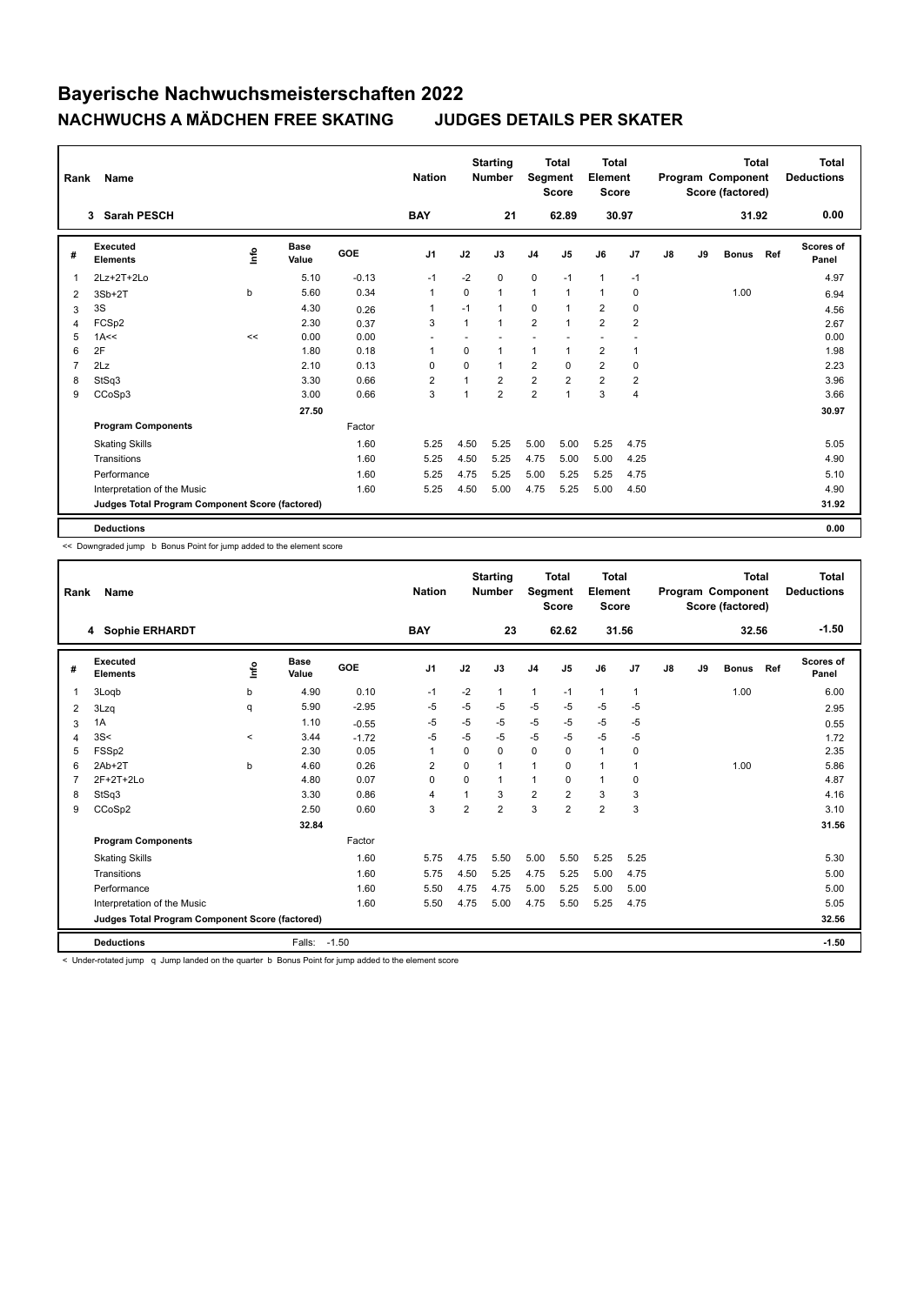| Rank           | Name                                            |      |                      |         | <b>Nation</b>  |             | <b>Starting</b><br><b>Number</b> | Segment        | <b>Total</b><br><b>Score</b> | <b>Total</b><br>Element<br><b>Score</b> |                |    |    | <b>Total</b><br>Program Component<br>Score (factored) |     | <b>Total</b><br><b>Deductions</b> |
|----------------|-------------------------------------------------|------|----------------------|---------|----------------|-------------|----------------------------------|----------------|------------------------------|-----------------------------------------|----------------|----|----|-------------------------------------------------------|-----|-----------------------------------|
|                | Zoe NIEDERBERGER<br>5                           |      |                      |         | <b>BAY</b>     |             | 20                               |                | 60.06                        |                                         | 27.90          |    |    | 32.16                                                 |     | 0.00                              |
| #              | Executed<br><b>Elements</b>                     | ١nf٥ | <b>Base</b><br>Value | GOE     | J <sub>1</sub> | J2          | J3                               | J <sub>4</sub> | J5                           | J6                                      | J7             | J8 | J9 | <b>Bonus</b>                                          | Ref | <b>Scores of</b><br>Panel         |
| $\mathbf{1}$   | $2F+2T$                                         |      | 3.10                 | 0.22    | 1              | 1           | 1                                | $\overline{2}$ | $\overline{2}$               | $\mathbf{1}$                            | $\overline{1}$ |    |    |                                                       |     | 3.32                              |
| 2              | 2Ab                                             | b    | 3.30                 | 0.26    | $\mathbf{1}$   | $\Omega$    | 1                                | $\mathbf 0$    | $\mathbf{1}$                 | $\mathbf{1}$                            | 1              |    |    | 1.00                                                  |     | 4.56                              |
| 3              | 2A                                              |      | 3.30                 | 0.26    | 1              | $\Omega$    | $\mathbf{1}$                     | $\mathbf 0$    | 1                            | $\mathbf{1}$                            | 1              |    |    |                                                       |     | 3.56                              |
| 4              | FCSp2                                           |      | 2.30                 | 0.28    | $\mathbf 1$    | $-1$        | $\mathbf{1}$                     | $\mathbf{1}$   |                              | $\overline{2}$                          | $\overline{4}$ |    |    |                                                       |     | 2.58                              |
| 5              | 2Lo                                             |      | 1.70                 | 0.14    | $\overline{1}$ | $\mathbf 0$ | $\mathbf{1}$                     | $\overline{2}$ | $\mathbf{1}$                 | $\mathbf{1}$                            | $\mathbf 0$    |    |    |                                                       |     | 1.84                              |
| 6              | $2F+2T$                                         |      | 3.10                 | $-0.11$ | $-1$           | $\Omega$    | 0                                | $-1$           | $-1$                         | $\mathbf 0$                             | $-1$           |    |    |                                                       |     | 2.99                              |
| $\overline{7}$ | StSq3                                           |      | 3.30                 | 0.59    | $\mathbf 1$    | 3           | $\overline{2}$                   | 3              | $\mathbf{1}$                 | $\mathbf{1}$                            | 2              |    |    |                                                       |     | 3.89                              |
| 8              | 2Lo                                             |      | 1.70                 | 0.10    | $\mathbf 1$    |             | $\Omega$                         | $\mathbf{1}$   | $\Omega$                     | $\mathbf{1}$                            | $\mathbf 0$    |    |    |                                                       |     | 1.80                              |
| 9              | CCoSp3                                          |      | 3.00                 | 0.36    | $\mathbf{1}$   |             | $\mathbf{1}$                     | 1              | $\overline{ }$               | $\overline{2}$                          | $\overline{2}$ |    |    |                                                       |     | 3.36                              |
|                |                                                 |      | 24.80                |         |                |             |                                  |                |                              |                                         |                |    |    |                                                       |     | 27.90                             |
|                | <b>Program Components</b>                       |      |                      | Factor  |                |             |                                  |                |                              |                                         |                |    |    |                                                       |     |                                   |
|                | <b>Skating Skills</b>                           |      |                      | 1.60    | 5.00           | 5.00        | 5.50                             | 5.00           | 5.00                         | 5.25                                    | 4.75           |    |    |                                                       |     | 5.05                              |
|                | Transitions                                     |      |                      | 1.60    | 5.00           | 4.50        | 5.25                             | 4.75           | 4.75                         | 4.75                                    | 4.25           |    |    |                                                       |     | 4.75                              |
|                | Performance                                     |      |                      | 1.60    | 5.25           | 5.25        | 5.50                             | 5.00           | 5.25                         | 5.25                                    | 4.50           |    |    |                                                       |     | 5.20                              |
|                | Interpretation of the Music                     |      |                      | 1.60    | 5.25           | 5.25        | 5.50                             | 5.00           | 5.00                         | 5.00                                    | 4.50           |    |    |                                                       |     | 5.10                              |
|                | Judges Total Program Component Score (factored) |      |                      |         |                |             |                                  |                |                              |                                         |                |    |    |                                                       |     | 32.16                             |
|                | <b>Deductions</b>                               |      |                      |         |                |             |                                  |                |                              |                                         |                |    |    |                                                       |     | 0.00                              |

b Bonus Point for jump added to the element score

| Rank         | Name                                            |      |                      |            | <b>Nation</b>  |                | <b>Starting</b><br><b>Number</b> | Segment        | <b>Total</b><br><b>Score</b> | Total<br>Element<br><b>Score</b> |                |               |    | <b>Total</b><br>Program Component<br>Score (factored) | <b>Total</b><br><b>Deductions</b> |
|--------------|-------------------------------------------------|------|----------------------|------------|----------------|----------------|----------------------------------|----------------|------------------------------|----------------------------------|----------------|---------------|----|-------------------------------------------------------|-----------------------------------|
|              | <b>Heerang JUN</b><br>6                         |      |                      |            | <b>BAY</b>     |                | 17                               |                | 57.33                        | 26.21                            |                |               |    | 31.12                                                 | 0.00                              |
| #            | Executed<br><b>Elements</b>                     | lnfo | <b>Base</b><br>Value | <b>GOE</b> | J <sub>1</sub> | J2             | J3                               | J <sub>4</sub> | J <sub>5</sub>               | J6                               | J7             | $\mathsf{J}8$ | J9 | Ref                                                   | Scores of<br>Panel                |
| $\mathbf{1}$ | 2F+2Lo+2T                                       |      | 4.80                 | 0.29       | $\overline{2}$ |                | $\overline{2}$                   | $\overline{2}$ | $\overline{1}$               | $\overline{2}$                   | $\mathbf{1}$   |               |    |                                                       | 5.09                              |
| 2            | $2Lz+2T$                                        |      | 3.40                 | 0.21       | $\overline{1}$ |                | $\mathbf{1}$                     | 1              | $\overline{1}$               | 1                                | 2              |               |    |                                                       | 3.61                              |
| 3            | 1A                                              |      | 1.10                 | 0.04       | 0              | 0              | $\Omega$                         | 1              | $\overline{1}$               | 1                                | 0              |               |    |                                                       | 1.14                              |
| 4            | CCoSp3                                          |      | 3.00                 | 0.60       | 2              | 2              | $\overline{2}$                   | $\overline{2}$ | $\overline{2}$               | $\overline{2}$                   | 3              |               |    |                                                       | 3.60                              |
| 5            | 2Lz                                             |      | 2.10                 | 0.17       | $\mathbf 0$    | 0              | $\mathbf{1}$                     | $\mathbf{1}$   |                              | $\overline{2}$                   | $\mathbf{1}$   |               |    |                                                       | 2.27                              |
| 6            | 2Lo                                             |      | 1.70                 | 0.20       | $\overline{1}$ |                | $\mathbf{1}$                     | 1              |                              | $\overline{2}$                   | $\overline{2}$ |               |    |                                                       | 1.90                              |
| 7            | 2F                                              |      | 1.80                 | 0.18       | -1             |                | $\mathbf{1}$                     | 1              |                              | 1                                | 1              |               |    |                                                       | 1.98                              |
| 8            | FSSp2                                           |      | 2.30                 | 0.23       | -1             | 2              | $\mathbf{1}$                     | 1              |                              | $\mathbf{1}$                     | $\mathbf{1}$   |               |    |                                                       | 2.53                              |
| 9            | StSq3                                           |      | 3.30                 | 0.79       | 3              | $\overline{2}$ | 3                                | $\overline{2}$ | $\overline{2}$               | $\overline{2}$                   | 3              |               |    |                                                       | 4.09                              |
|              |                                                 |      | 23.50                |            |                |                |                                  |                |                              |                                  |                |               |    |                                                       | 26.21                             |
|              | <b>Program Components</b>                       |      |                      | Factor     |                |                |                                  |                |                              |                                  |                |               |    |                                                       |                                   |
|              | <b>Skating Skills</b>                           |      |                      | 1.60       | 4.75           | 4.75           | 4.75                             | 4.75           | 5.25                         | 5.00                             | 4.50           |               |    |                                                       | 4.80                              |
|              | Transitions                                     |      |                      | 1.60       | 5.00           | 4.50           | 5.00                             | 4.50           | 5.00                         | 4.50                             | 4.25           |               |    |                                                       | 4.70                              |
|              | Performance                                     |      |                      | 1.60       | 5.00           | 4.75           | 5.00                             | 4.75           | 5.00                         | 5.00                             | 5.00           |               |    |                                                       | 4.95                              |
|              | Interpretation of the Music                     |      |                      | 1.60       | 5.25           | 5.00           | 5.00                             | 4.75           | 5.00                         | 5.00                             | 5.00           |               |    |                                                       | 5.00                              |
|              | Judges Total Program Component Score (factored) |      |                      |            |                |                |                                  |                |                              |                                  |                |               |    |                                                       | 31.12                             |
|              | <b>Deductions</b>                               |      |                      |            |                |                |                                  |                |                              |                                  |                |               |    |                                                       | 0.00                              |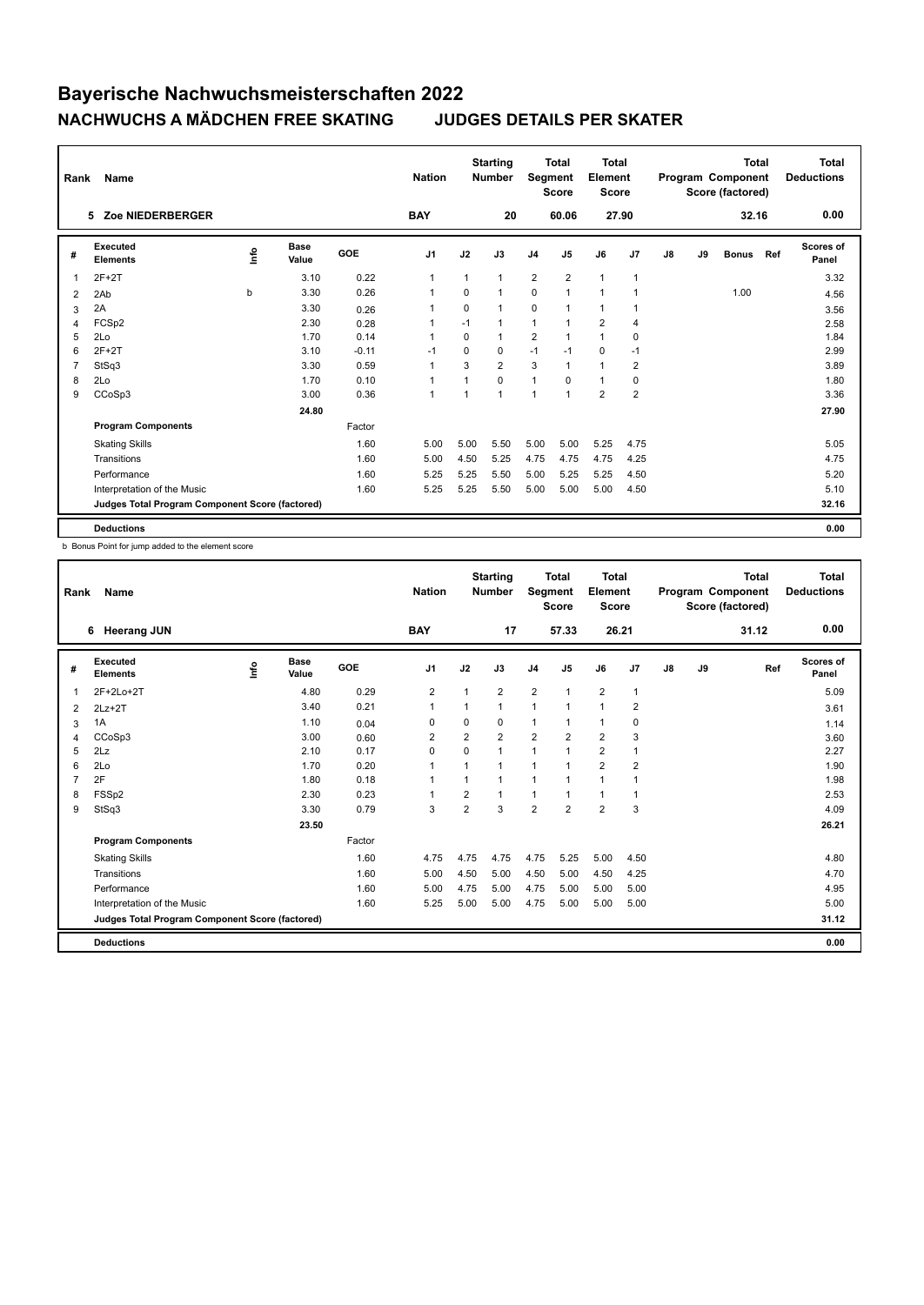| Rank           | Name                                            |                |                      |            | <b>Nation</b>  |             | <b>Starting</b><br><b>Number</b> |                | <b>Total</b><br>Segment<br><b>Score</b> | <b>Total</b><br>Element<br>Score |                |    |    | <b>Total</b><br>Program Component<br>Score (factored) |     | <b>Total</b><br><b>Deductions</b> |
|----------------|-------------------------------------------------|----------------|----------------------|------------|----------------|-------------|----------------------------------|----------------|-----------------------------------------|----------------------------------|----------------|----|----|-------------------------------------------------------|-----|-----------------------------------|
|                | <b>Julia MATEI</b><br>7                         |                |                      |            | <b>BAY</b>     |             | 19                               |                | 57.30                                   |                                  | 27.46          |    |    | 29.84                                                 |     | 0.00                              |
| #              | Executed<br><b>Elements</b>                     | $\frac{6}{10}$ | <b>Base</b><br>Value | <b>GOE</b> | J <sub>1</sub> | J2          | J3                               | J <sub>4</sub> | J <sub>5</sub>                          | J6                               | J <sub>7</sub> | J8 | J9 | <b>Bonus</b>                                          | Ref | <b>Scores of</b><br>Panel         |
| 1              | $2Lz+2T$                                        |                | 3.40                 | 0.25       | 1              | $\Omega$    | $\mathbf{1}$                     | 1              | $\mathbf{1}$                            | $\overline{2}$                   | $\overline{2}$ |    |    |                                                       |     | 3.65                              |
| 2              | 3S<                                             | $\hat{}$       | 3.44                 | $-0.96$    | -3             | $-3$        | $-2$                             | $-3$           | $-3$                                    | $-3$                             | $-2$           |    |    |                                                       |     | 2.48                              |
| 3              | 2A<                                             | $\prec$        | 2.64                 | $-0.53$    | $-2$           | $-3$        | $-2$                             | $-1$           | $-2$                                    | $-2$                             | $-2$           |    |    |                                                       |     | 2.11                              |
| 4              | 2Ab                                             | b              | 3.30                 | 0.07       | $\overline{1}$ | 0           | $\mathbf{1}$                     | 0              | $\Omega$                                | $\mathbf 0$                      | 0              |    |    | 1.00                                                  |     | 4.37                              |
| 5              | 2F+2T+1Lo                                       |                | 3.60                 | 0.14       | $\overline{1}$ | $\mathbf 0$ | $\mathbf{1}$                     | 1              | $\overline{1}$                          | $\mathbf{1}$                     | 0              |    |    |                                                       |     | 3.74                              |
| 6              | CCoSp3                                          |                | 3.00                 | 0.24       | -1             | $\Omega$    | $\mathbf 0$                      | $\mathbf{1}$   |                                         | $\mathbf{1}$                     | $\mathbf{1}$   |    |    |                                                       |     | 3.24                              |
| $\overline{7}$ | 2F                                              |                | 1.80                 | 0.25       |                | $\Omega$    | $\mathbf{1}$                     | $\overline{2}$ |                                         | $\overline{2}$                   | $\overline{2}$ |    |    |                                                       |     | 2.05                              |
| 8              | FSSp3                                           |                | 2.60                 | 0.36       | 1              | 0           | $\overline{2}$                   | 1              |                                         | $\overline{2}$                   | $\overline{2}$ |    |    |                                                       |     | 2.96                              |
| 9              | StSq2                                           |                | 2.60                 | 0.26       | $\overline{1}$ | 1           | $\overline{2}$                   | 1              | $\overline{1}$                          | $\mathbf{1}$                     | $\mathbf{1}$   |    |    |                                                       |     | 2.86                              |
|                |                                                 |                | 26.38                |            |                |             |                                  |                |                                         |                                  |                |    |    |                                                       |     | 27.46                             |
|                | <b>Program Components</b>                       |                |                      | Factor     |                |             |                                  |                |                                         |                                  |                |    |    |                                                       |     |                                   |
|                | <b>Skating Skills</b>                           |                |                      | 1.60       | 4.75           | 4.50        | 5.00                             | 4.50           | 4.75                                    | 4.75                             | 4.25           |    |    |                                                       |     | 4.65                              |
|                | Transitions                                     |                |                      | 1.60       | 4.75           | 4.25        | 5.00                             | 4.25           | 4.75                                    | 4.50                             | 4.00           |    |    |                                                       |     | 4.50                              |
|                | Performance                                     |                |                      | 1.60       | 5.00           | 4.50        | 5.00                             | 4.50           | 5.00                                    | 5.00                             | 4.50           |    |    |                                                       |     | 4.80                              |
|                | Interpretation of the Music                     |                |                      | 1.60       | 5.25           | 4.25        | 5.00                             | 4.50           | 4.75                                    | 4.75                             | 4.50           |    |    |                                                       |     | 4.70                              |
|                | Judges Total Program Component Score (factored) |                |                      |            |                |             |                                  |                |                                         |                                  |                |    |    |                                                       |     | 29.84                             |
|                | <b>Deductions</b>                               |                |                      |            |                |             |                                  |                |                                         |                                  |                |    |    |                                                       |     | 0.00                              |

< Under-rotated jump b Bonus Point for jump added to the element score

| Rank | <b>Name</b>                                     |             |                      |            | <b>Nation</b>  |          | <b>Starting</b><br><b>Number</b> | Segment        | <b>Total</b><br><b>Score</b> | <b>Total</b><br>Element<br><b>Score</b> |                |    |    | <b>Total</b><br>Program Component<br>Score (factored) |     | <b>Total</b><br><b>Deductions</b> |
|------|-------------------------------------------------|-------------|----------------------|------------|----------------|----------|----------------------------------|----------------|------------------------------|-----------------------------------------|----------------|----|----|-------------------------------------------------------|-----|-----------------------------------|
|      | <b>Maya WERNER</b><br>8                         |             |                      |            | <b>BAY</b>     |          | 18                               |                | 55.87                        | 27.39                                   |                |    |    | 28.48                                                 |     | 0.00                              |
| #    | <b>Executed</b><br><b>Elements</b>              | <u>lnfo</u> | <b>Base</b><br>Value | <b>GOE</b> | J <sub>1</sub> | J2       | J3                               | J <sub>4</sub> | J5                           | J6                                      | J7             | J8 | J9 | <b>Bonus</b>                                          | Ref | <b>Scores of</b><br>Panel         |
| 1    | $2$ Lze $+2$ T                                  | e           | 2.98                 | $-0.34$    | $-2$           | $-2$     | $-2$                             | $-2$           | $-2$                         | $-1$                                    | $-2$           |    |    |                                                       |     | 2.64                              |
| 2    | 2Ab                                             | b           | 3.30                 | $-0.07$    | 0              | 0        | 0                                | $-2$           | $-1$                         | $\mathbf 0$                             | 0              |    |    | 1.00                                                  |     | 4.23                              |
| 3    | 2A                                              |             | 3.30                 | $-0.33$    | $-1$           | $-1$     | 0                                | $-2$           | $-1$                         | $-1$                                    | $-1$           |    |    |                                                       |     | 2.97                              |
| 4    | 2F+2T+2Lo                                       |             | 4.80                 | 0.11       | $\Omega$       | $\Omega$ | 1                                | $\mathbf{1}$   | $\Omega$                     | $\mathbf{1}$                            | $\mathbf{1}$   |    |    |                                                       |     | 4.91                              |
| 5    | FSSp3                                           |             | 2.60                 | 0.16       | 1              | $\Omega$ | 1                                | $\overline{2}$ | $-1$                         | $\mathbf{1}$                            | $\mathbf 0$    |    |    |                                                       |     | 2.76                              |
| 6    | 2Lo                                             |             | 1.70                 | 0.10       |                | $\Omega$ | $\Omega$                         | $\mathbf{1}$   | $\Omega$                     | $\mathbf{1}$                            | 1              |    |    |                                                       |     | 1.80                              |
| 7    | StSq2                                           |             | 2.60                 | 0.16       | 1              | $\Omega$ | $\mathbf{1}$                     | $\mathbf{1}$   | $\Omega$                     | $\overline{1}$                          | 0              |    |    |                                                       |     | 2.76                              |
| 8    | 2F                                              |             | 1.80                 | 0.04       | $\Omega$       | $\Omega$ | $\mathbf{1}$                     | 0              | $\Omega$                     | $\mathbf{1}$                            | 0              |    |    |                                                       |     | 1.84                              |
| 9    | CCoSp3                                          |             | 3.00                 | 0.48       | $\overline{2}$ |          | $\overline{2}$                   | $\overline{2}$ |                              | 3                                       | $\overline{1}$ |    |    |                                                       |     | 3.48                              |
|      |                                                 |             | 26.08                |            |                |          |                                  |                |                              |                                         |                |    |    |                                                       |     | 27.39                             |
|      | <b>Program Components</b>                       |             |                      | Factor     |                |          |                                  |                |                              |                                         |                |    |    |                                                       |     |                                   |
|      | <b>Skating Skills</b>                           |             |                      | 1.60       | 4.50           | 4.25     | 4.50                             | 4.50           | 4.75                         | 4.50                                    | 4.25           |    |    |                                                       |     | 4.45                              |
|      | Transitions                                     |             |                      | 1.60       | 4.50           | 4.00     | 4.50                             | 4.50           | 4.50                         | 4.25                                    | 3.75           |    |    |                                                       |     | 4.35                              |
|      | Performance                                     |             |                      | 1.60       | 4.75           | 4.00     | 4.75                             | 4.50           | 4.50                         | 4.75                                    | 4.25           |    |    |                                                       |     | 4.55                              |
|      | Interpretation of the Music                     |             |                      | 1.60       | 4.75           | 4.00     | 4.75                             | 4.50           | 4.50                         | 4.50                                    | 3.75           |    |    |                                                       |     | 4.45                              |
|      | Judges Total Program Component Score (factored) |             |                      |            |                |          |                                  |                |                              |                                         |                |    |    |                                                       |     | 28.48                             |
|      | <b>Deductions</b>                               |             |                      |            |                |          |                                  |                |                              |                                         |                |    |    |                                                       |     | 0.00                              |

e Wrong edge b Bonus Point for jump added to the element score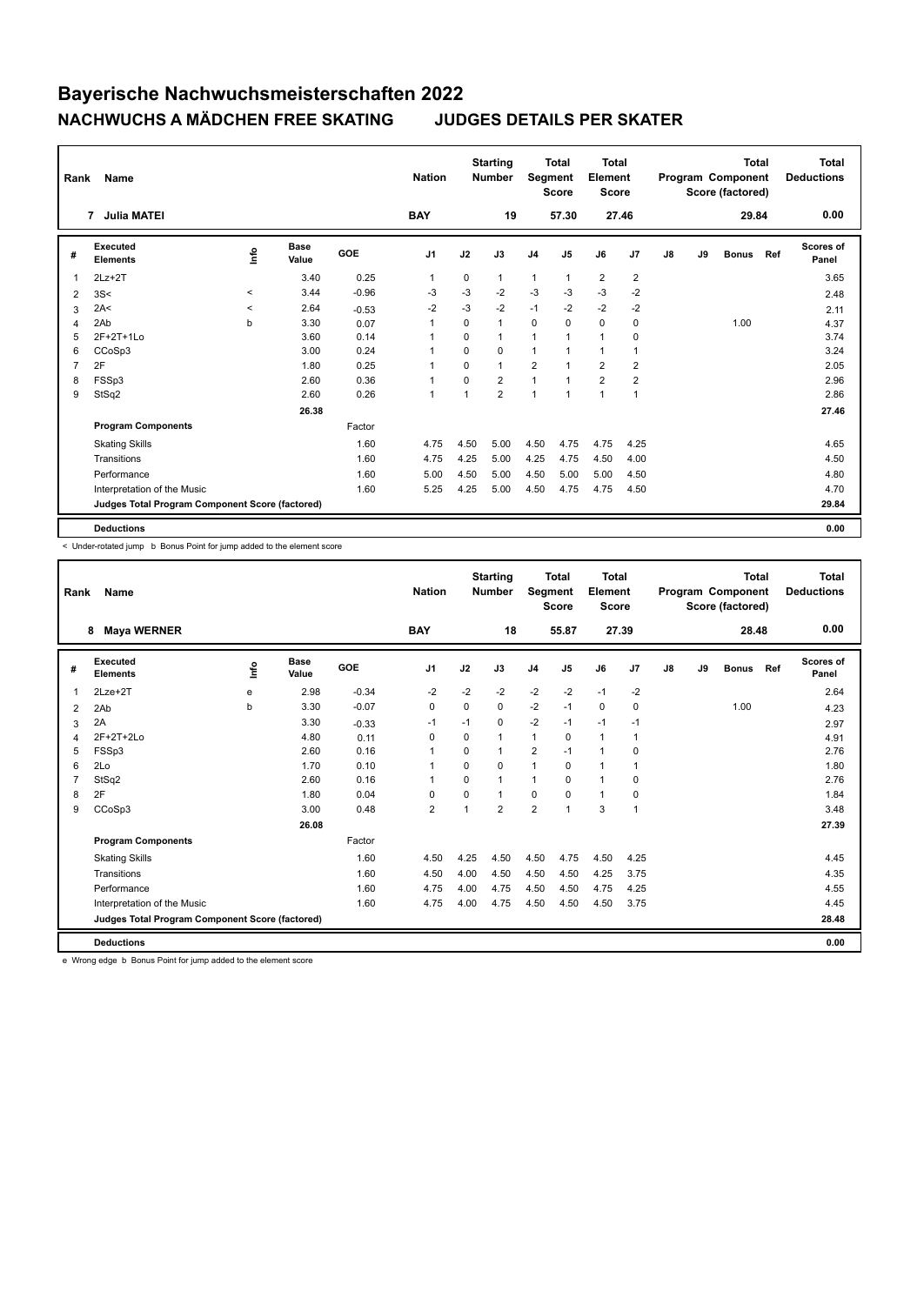| Rank | <b>Name</b>                                     |         |                      |         | <b>Nation</b>  |                | <b>Starting</b><br><b>Number</b> | Segment        | <b>Total</b><br><b>Score</b> | <b>Total</b><br>Element<br><b>Score</b> |             |               |    | <b>Total</b><br>Program Component<br>Score (factored) | <b>Total</b><br><b>Deductions</b> |
|------|-------------------------------------------------|---------|----------------------|---------|----------------|----------------|----------------------------------|----------------|------------------------------|-----------------------------------------|-------------|---------------|----|-------------------------------------------------------|-----------------------------------|
|      | <b>Annette MEYER</b><br>9                       |         |                      |         | <b>BAY</b>     |                | 14                               |                | 55.72                        |                                         | 26.84       |               |    | 28.88                                                 | 0.00                              |
| #    | Executed<br><b>Elements</b>                     | ١nfo    | <b>Base</b><br>Value | GOE     | J <sub>1</sub> | J2             | J3                               | J <sub>4</sub> | J5                           | J6                                      | J7          | $\mathsf{J}8$ | J9 | Ref                                                   | <b>Scores of</b><br>Panel         |
| 1    | 2A<                                             | $\prec$ | 2.64                 | $-0.53$ | $-2$           | $-3$           | $-2$                             | $-2$           | $-2$                         | $-2$                                    | $-2$        |               |    |                                                       | 2.11                              |
| 2    | $2F+2T+2Lo$                                     |         | 4.80                 | 0.18    | $\mathbf{1}$   | 1              | $\mathbf{1}$                     | $\overline{2}$ | $\overline{1}$               | $\overline{1}$                          | $\mathbf 0$ |               |    |                                                       | 4.98                              |
| 3    | 2Lz                                             |         | 2.10                 | 0.25    | 2              | 0              | $\mathbf{1}$                     | $\overline{2}$ | 1                            | $\mathbf{1}$                            | 1           |               |    |                                                       | 2.35                              |
| 4    | FCSp3                                           |         | 2.80                 | 0.17    | $\mathbf{1}$   | $\Omega$       | 0                                | $\mathbf{1}$   | 1                            | $\mathbf{1}$                            | 0           |               |    |                                                       | 2.97                              |
| 5    | 1A                                              |         | 1.10                 | 0.15    | 2              | $\mathbf 0$    | 1                                | 2              | 1                            | $\overline{2}$                          | 1           |               |    |                                                       | 1.25                              |
| 6    | $2F+2Lo$                                        |         | 3.50                 | 0.00    | $\Omega$       | $\Omega$       | 0                                | $\mathbf{1}$   | $\Omega$                     | $\mathbf 0$                             | 0           |               |    |                                                       | 3.50                              |
|      | CCoSp3                                          |         | 3.00                 | 0.78    | 3              | $\overline{2}$ | $\overline{2}$                   | 3              | $\overline{2}$               | 3                                       | 3           |               |    |                                                       | 3.78                              |
| 8    | 2Lz                                             |         | 2.10                 | 0.17    | $\mathbf{1}$   | $\Omega$       | $\mathbf{1}$                     | $\overline{2}$ | 1                            | $\mathbf{1}$                            | 0           |               |    |                                                       | 2.27                              |
| 9    | StSq3                                           |         | 3.30                 | 0.33    | $\overline{2}$ | $\mathbf 0$    | 1                                | $\overline{1}$ | $\overline{2}$               | $\overline{1}$                          | 0           |               |    |                                                       | 3.63                              |
|      |                                                 |         | 25.34                |         |                |                |                                  |                |                              |                                         |             |               |    |                                                       | 26.84                             |
|      | <b>Program Components</b>                       |         |                      | Factor  |                |                |                                  |                |                              |                                         |             |               |    |                                                       |                                   |
|      | <b>Skating Skills</b>                           |         |                      | 1.60    | 4.75           | 4.25           | 4.50                             | 4.50           | 5.00                         | 4.50                                    | 4.00        |               |    |                                                       | 4.50                              |
|      | Transitions                                     |         |                      | 1.60    | 4.75           | 4.00           | 4.25                             | 4.25           | 5.00                         | 4.25                                    | 3.50        |               |    |                                                       | 4.30                              |
|      | Performance                                     |         |                      | 1.60    | 5.00           | 4.25           | 4.75                             | 4.50           | 5.00                         | 4.75                                    | 4.00        |               |    |                                                       | 4.65                              |
|      | Interpretation of the Music                     |         |                      | 1.60    | 5.00           | 4.25           | 4.75                             | 4.25           | 5.00                         | 4.75                                    | 4.00        |               |    |                                                       | 4.60                              |
|      | Judges Total Program Component Score (factored) |         |                      |         |                |                |                                  |                |                              |                                         |             |               |    |                                                       | 28.88                             |
|      | <b>Deductions</b>                               |         |                      |         |                |                |                                  |                |                              |                                         |             |               |    |                                                       | 0.00                              |

< Under-rotated jump

| Rank         | Name                                            |       |                      |            | <b>Nation</b>  |                | <b>Starting</b><br><b>Number</b> | Segment        | <b>Total</b><br><b>Score</b> | <b>Total</b><br>Element<br><b>Score</b> |              |    |    | <b>Total</b><br>Program Component<br>Score (factored) | <b>Total</b><br><b>Deductions</b> |
|--------------|-------------------------------------------------|-------|----------------------|------------|----------------|----------------|----------------------------------|----------------|------------------------------|-----------------------------------------|--------------|----|----|-------------------------------------------------------|-----------------------------------|
|              | Hanna KEIß<br>10                                |       |                      |            | <b>BAY</b>     |                | 16                               |                | 53.21                        | 23.73                                   |              |    |    | 30.48                                                 | $-1.00$                           |
| #            | Executed<br><b>Elements</b>                     | lnfo  | <b>Base</b><br>Value | <b>GOE</b> | J <sub>1</sub> | J2             | J3                               | J <sub>4</sub> | J <sub>5</sub>               | J6                                      | J7           | J8 | J9 | Ref                                                   | <b>Scores of</b><br>Panel         |
| $\mathbf{1}$ | $3S<+2T$                                        | $\,<$ | 4.74                 | $-0.69$    | $-2$           | $-3$           | $-2$                             | $-2$           | $-2$                         | $-2$                                    | $-2$         |    |    |                                                       | 4.05                              |
| 2            | 2Lo                                             |       | 1.70                 | 0.20       | 2              | 1              | $\mathbf{1}$                     | 1              | $\mathbf{1}$                 | $\overline{2}$                          | 0            |    |    |                                                       | 1.90                              |
| 3            | 2A<<                                            | <<    | 1.10                 | $-0.48$    | -4             | $-5$           | -4                               | $-4$           | $-5$                         | $-5$                                    | $-4$         |    |    |                                                       | 0.62                              |
| 4            | $2F+2T+2Log$                                    | q     | 4.80                 | $-0.32$    | $-2$           | $-2$           | $-1$                             | $-1$           | $-2$                         | $-2$                                    | $-2$         |    |    |                                                       | 4.48                              |
| 5            | FCSp3                                           |       | 2.80                 | 0.39       | 3              | $\mathbf{1}$   | $\mathbf{1}$                     | $\overline{2}$ | $\overline{2}$               | $\mathbf{1}$                            | 1            |    |    |                                                       | 3.19                              |
| 6            | 2F                                              |       | 1.80                 | $-0.90$    | $-5$           | $-5$           | $-5$                             | $-5$           | $-5$                         | $-4$                                    | $-5$         |    |    |                                                       | 0.90                              |
| 7            | StSq3                                           |       | 3.30                 | 0.79       | 3              | $\overline{2}$ | 3                                | $\overline{2}$ | $\overline{2}$               | $\overline{2}$                          | 3            |    |    |                                                       | 4.09                              |
| 8            | 2S                                              |       | 1.30                 | 0.08       | $\overline{1}$ | 0              | $\mathbf{1}$                     | $\mathbf{1}$   |                              | $\mathbf 0$                             | 0            |    |    |                                                       | 1.38                              |
| 9            | CCoSp3                                          |       | 3.00                 | 0.12       | $-2$           | $-5$           | $\overline{2}$                   | $-1$           | $\overline{2}$               | 3                                       | $\mathbf{1}$ |    |    |                                                       | 3.12                              |
|              |                                                 |       | 24.54                |            |                |                |                                  |                |                              |                                         |              |    |    |                                                       | 23.73                             |
|              | <b>Program Components</b>                       |       |                      | Factor     |                |                |                                  |                |                              |                                         |              |    |    |                                                       |                                   |
|              | <b>Skating Skills</b>                           |       |                      | 1.60       | 5.25           | 4.75           | 5.25                             | 4.75           | 5.00                         | 4.75                                    | 4.75         |    |    |                                                       | 4.90                              |
|              | Transitions                                     |       |                      | 1.60       | 5.25           | 4.50           | 5.00                             | 4.50           | 4.75                         | 4.25                                    | 4.25         |    |    |                                                       | 4.60                              |
|              | Performance                                     |       |                      | 1.60       | 5.25           | 4.25           | 5.25                             | 4.75           | 5.00                         | 4.75                                    | 4.50         |    |    |                                                       | 4.85                              |
|              | Interpretation of the Music                     |       |                      | 1.60       | 5.25           | 4.25           | 5.00                             | 4.75           | 5.00                         | 4.50                                    | 4.25         |    |    |                                                       | 4.70                              |
|              | Judges Total Program Component Score (factored) |       |                      |            |                |                |                                  |                |                              |                                         |              |    |    |                                                       | 30.48                             |
|              | <b>Deductions</b>                               |       | Falls:               | $-1.00$    |                |                |                                  |                |                              |                                         |              |    |    |                                                       | $-1.00$                           |

< Under-rotated jump << Downgraded jump q Jump landed on the quarter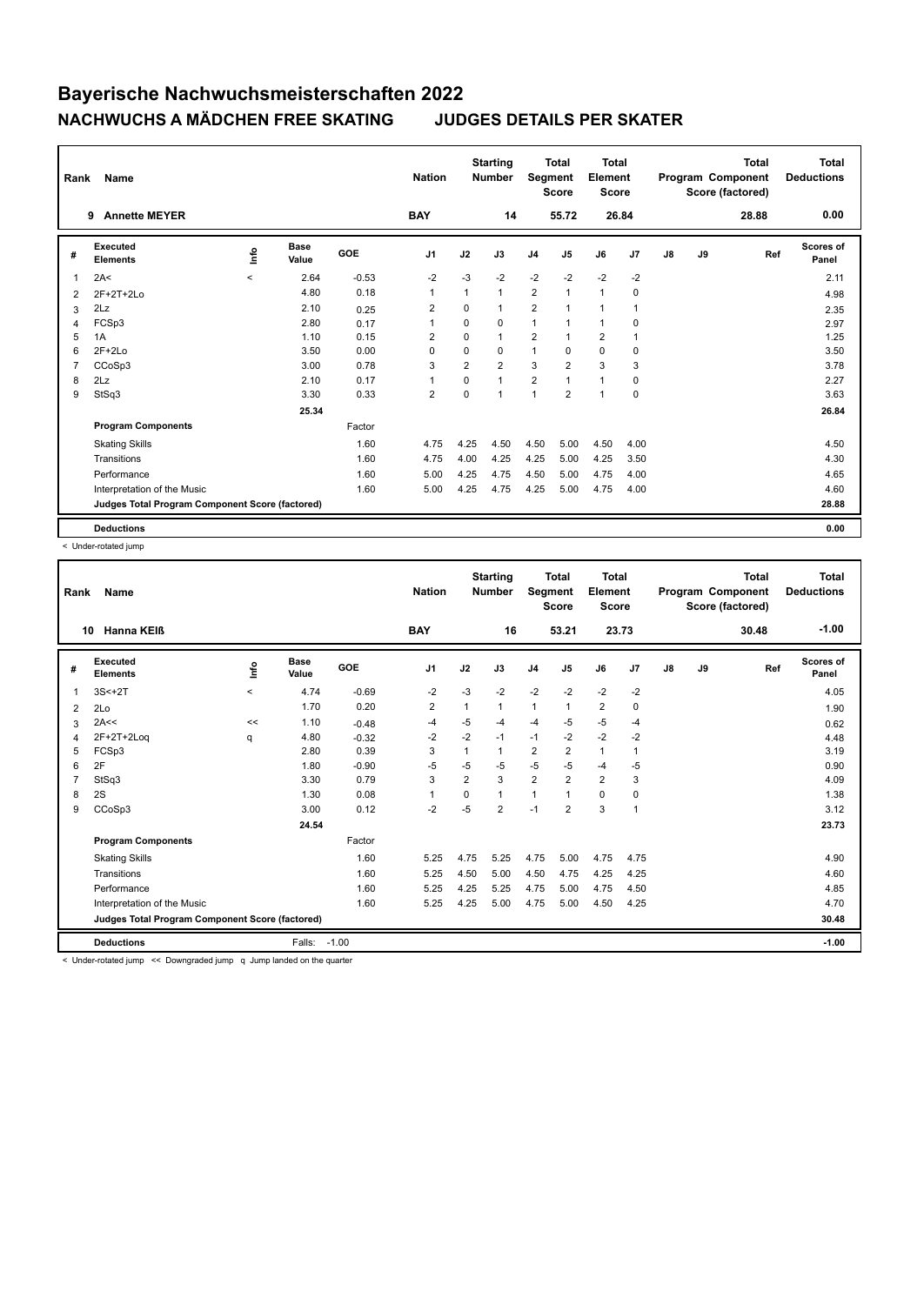| Rank           | Name                                            |             |                      |                 | <b>Nation</b>  |                              | <b>Starting</b><br><b>Number</b> |                                | <b>Total</b><br>Segment<br><b>Score</b> | <b>Total</b><br>Element<br>Score |                        |    |    | Program Component<br>Score (factored) | <b>Total</b> | <b>Total</b><br><b>Deductions</b> |
|----------------|-------------------------------------------------|-------------|----------------------|-----------------|----------------|------------------------------|----------------------------------|--------------------------------|-----------------------------------------|----------------------------------|------------------------|----|----|---------------------------------------|--------------|-----------------------------------|
|                | <b>Felissia ILGEN</b><br>11                     |             |                      |                 | <b>BAY</b>     |                              | 10                               |                                | 52.88                                   |                                  | 23.84                  |    |    |                                       | 29.04        | 0.00                              |
| #              | <b>Executed</b><br><b>Elements</b>              | <u>lnfo</u> | <b>Base</b><br>Value | GOE             | J <sub>1</sub> | J2                           | J3                               | J4                             | J <sub>5</sub>                          | J6                               | J7                     | J8 | J9 |                                       | Ref          | <b>Scores of</b><br>Panel         |
| 1              | 1A                                              |             | 1.10                 | 0.15            | $\overline{2}$ | $\mathbf{1}$                 | $\mathbf{1}$                     | $\overline{2}$                 | $\mathbf{1}$                            | $\overline{2}$                   | $\mathbf{1}$           |    |    |                                       |              | 1.25                              |
| $\overline{2}$ | 2Lz+2T+2Lo                                      |             | 5.10                 | 0.21            | $\mathbf{1}$   | 0                            | $\mathbf{1}$                     | $\overline{2}$                 | $\mathbf{1}$                            | $\overline{2}$                   | $\mathbf 0$            |    |    |                                       |              | 5.31                              |
| 3              | $2F+2T$                                         |             | 3.10                 | 0.07            | 0              | 0                            | $\mathbf{1}$                     | $\mathbf{1}$                   | 0                                       | $\mathbf{1}$                     | $\mathbf 0$            |    |    |                                       |              | 3.17                              |
| 4              | FCSSp3                                          |             | 2.60                 | $-0.62$         | $-2$           | $-3$                         | $\mathbf 0$                      | $-2$                           | $-3$                                    | $-3$                             | $-2$                   |    |    |                                       |              | 1.98                              |
| 5              | 2Lz                                             |             | 2.10                 | 0.00            | 0              | $\mathbf 0$                  | $\mathbf 0$                      | $\mathbf 0$                    | $\mathbf 0$                             | $\mathbf 0$                      | $\mathbf 0$            |    |    |                                       |              | 2.10                              |
| 6              | 2F                                              |             | 1.80                 | 0.11            | 0              | 0                            | $\mathbf{1}$                     | $\mathbf{1}$                   | $\mathbf{1}$                            | $\mathbf{1}$                     | 0                      |    |    |                                       |              | 1.91                              |
| $\overline{7}$ | StSq3                                           |             | 3.30                 | 0.73            | 3              | $\overline{2}$               | $\overline{2}$                   | $\overline{2}$                 | $\overline{2}$                          | 3                                | $\overline{2}$         |    |    |                                       |              | 4.03                              |
| 8              | CCoSp3                                          |             | 3.00                 | $-0.24$         | $-4$           | $-1$                         | $-2$                             | $\mathbf{1}$                   | $-2$                                    | $\mathbf{1}$                     | $\mathbf 0$            |    |    |                                       |              | 2.76                              |
| 9              | 2S                                              |             | 1.30                 | 0.03            | 0              | $\mathbf 0$                  | $\Omega$                         | $\mathbf 0$                    | $\mathbf{1}$                            | $\mathbf{1}$                     | $\mathbf 0$            |    |    |                                       |              | 1.33                              |
|                |                                                 |             | 23.40                |                 |                |                              |                                  |                                |                                         |                                  |                        |    |    |                                       |              | 23.84                             |
|                | <b>Program Components</b>                       |             |                      | Factor          |                |                              |                                  |                                |                                         |                                  |                        |    |    |                                       |              |                                   |
|                | <b>Skating Skills</b>                           |             |                      | 1.60            | 4.00           | 4.25                         | 4.75                             | 4.75                           | 4.50                                    | 4.50                             | 4.25                   |    |    |                                       |              | 4.45                              |
|                | Transitions                                     |             |                      | 1.60            | 4.50           | 4.00                         | 4.75                             | 4.50                           | 4.50                                    | 4.50                             | 4.00                   |    |    |                                       |              | 4.40                              |
|                | Performance                                     |             |                      | 1.60            | 4.25           | 4.50                         | 5.00                             | 4.75                           | 4.75                                    | 4.75                             | 4.50                   |    |    |                                       |              | 4.65                              |
|                | Interpretation of the Music                     |             |                      | 1.60            | 4.75           | 4.50                         | 5.00                             | 4.50                           | 4.75                                    | 4.75                             | 4.25                   |    |    |                                       |              | 4.65                              |
|                | Judges Total Program Component Score (factored) |             |                      |                 |                |                              |                                  |                                |                                         |                                  |                        |    |    |                                       |              | 29.04                             |
|                | <b>Deductions</b>                               |             |                      |                 |                |                              |                                  |                                |                                         |                                  |                        |    |    |                                       |              | 0.00                              |
|                |                                                 |             |                      |                 |                |                              |                                  |                                |                                         |                                  |                        |    |    |                                       |              |                                   |
|                |                                                 |             |                      |                 |                |                              |                                  |                                |                                         |                                  |                        |    |    |                                       |              |                                   |
|                |                                                 |             |                      |                 |                |                              | <b>Starting</b>                  |                                | <b>Total</b>                            | <b>Total</b>                     |                        |    |    |                                       | <b>Total</b> | <b>Total</b>                      |
| Rank           | Name                                            |             |                      |                 | <b>Nation</b>  |                              | Number                           |                                | Segment                                 | Element                          |                        |    |    | Program Component                     |              | <b>Deductions</b>                 |
|                |                                                 |             |                      |                 |                |                              |                                  |                                | <b>Score</b>                            | <b>Score</b>                     |                        |    |    | Score (factored)                      |              |                                   |
|                | 12 Maria KOLLMANNSBERGER                        |             |                      |                 | <b>BAY</b>     |                              | 13                               |                                | 51.18                                   |                                  | 23.42                  |    |    |                                       | 27.76        | 0.00                              |
| #              | <b>Executed</b><br><b>Elements</b>              | Life        | Base<br>Value        | GOE             | J1             | J2                           | J3                               | J4                             | J5                                      | J6                               | J7                     | J8 | J9 |                                       | Ref          | <b>Scores of</b><br>Panel         |
|                |                                                 | <<          |                      |                 |                |                              |                                  |                                |                                         |                                  |                        |    |    |                                       |              |                                   |
| 1              | 2A<<                                            |             | 1.10<br>1.70         | $-0.35$<br>0.27 | $-3$<br>1      | $-4$<br>$\overline{2}$       | -4<br>$\overline{2}$             | $-3$<br>$\overline{2}$         | $-3$<br>0                               | $-3$<br>$\mathbf{1}$             | $-3$<br>$\overline{2}$ |    |    |                                       |              | 0.75                              |
| $\overline{c}$ | 2Lo                                             |             |                      |                 |                |                              | $\mathbf{1}$                     |                                | 0                                       |                                  |                        |    |    |                                       |              | 1.97                              |
| 3              | 2Lz+2T+2Lo                                      |             | 5.10<br>2.60         | 0.17            | 1<br>1         | $\mathbf{1}$<br>$\mathbf{1}$ | $\mathbf{1}$                     | $\overline{2}$<br>$\mathbf{1}$ | 0                                       | $\mathbf{1}$<br>$\overline{2}$   | 0<br>$\mathbf{1}$      |    |    |                                       |              | 5.27                              |
| 4<br>5         | FCSSp3<br>1A                                    |             | 1.10                 | 0.26<br>0.13    | $\mathbf{1}$   | $\mathbf{1}$                 | $\mathbf{1}$                     | $\overline{2}$                 | 1                                       | $\mathbf{1}$                     | $\overline{2}$         |    |    |                                       |              | 2.86<br>1.23                      |
| 6              | $2F+2T$                                         |             | 3.10                 | $-0.04$         | $-1$           | 0                            | $\mathbf 0$                      | 0                              | 0                                       | $-1$                             | 0                      |    |    |                                       |              | 3.06                              |
| $\overline{7}$ | StSq2                                           |             | 2.60                 | 0.21            | $\mathbf{1}$   | 0                            | $\mathbf{1}$                     | $\mathbf{1}$                   | 1                                       | $\mathbf{1}$                     | $\mathbf 0$            |    |    |                                       |              | 2.81                              |
| 8              | 2Lz                                             |             | 2.10                 | 0.25            | $\mathbf{1}$   | $\mathbf{1}$                 | $\mathbf{1}$                     | $\overline{2}$                 | $\mathbf{1}$                            | $\mathbf{1}$                     | 3                      |    |    |                                       |              | 2.35                              |
| 9              | CCoSp3                                          |             | 3.00                 | 0.12            | 0              | $-1$                         | $\mathbf 0$                      | $\mathbf{1}$                   | $\mathbf{1}$                            | $\overline{2}$                   | $\mathbf 0$            |    |    |                                       |              | 3.12                              |
|                |                                                 |             | 22.40                |                 |                |                              |                                  |                                |                                         |                                  |                        |    |    |                                       |              | 23.42                             |
|                | <b>Program Components</b>                       |             |                      | Factor          |                |                              |                                  |                                |                                         |                                  |                        |    |    |                                       |              |                                   |
|                | <b>Skating Skills</b>                           |             |                      | 1.60            | 4.50           | 4.00                         | 4.50                             | 4.50                           | 4.75                                    | 4.50                             | 3.75                   |    |    |                                       |              | 4.40                              |
|                | Transitions                                     |             |                      | 1.60            | 4.50           | 3.75                         | 4.50                             | 4.50                           | 4.50                                    | 4.25                             | 3.50                   |    |    |                                       |              | 4.30                              |
|                | Performance                                     |             |                      | 1.60            | 4.50           | 4.00                         | 4.50                             | 4.50                           | 4.75                                    | 4.50                             | 3.75                   |    |    |                                       |              | 4.40                              |
|                | Interpretation of the Music                     |             |                      | 1.60            | 4.50           | 3.75                         | 4.50                             | 4.25                           | 4.75                                    | 4.25                             | 3.50                   |    |    |                                       |              | 4.25                              |
|                | Judges Total Program Component Score (factored) |             |                      |                 |                |                              |                                  |                                |                                         |                                  |                        |    |    |                                       |              | 27.76                             |

<< Downgraded jump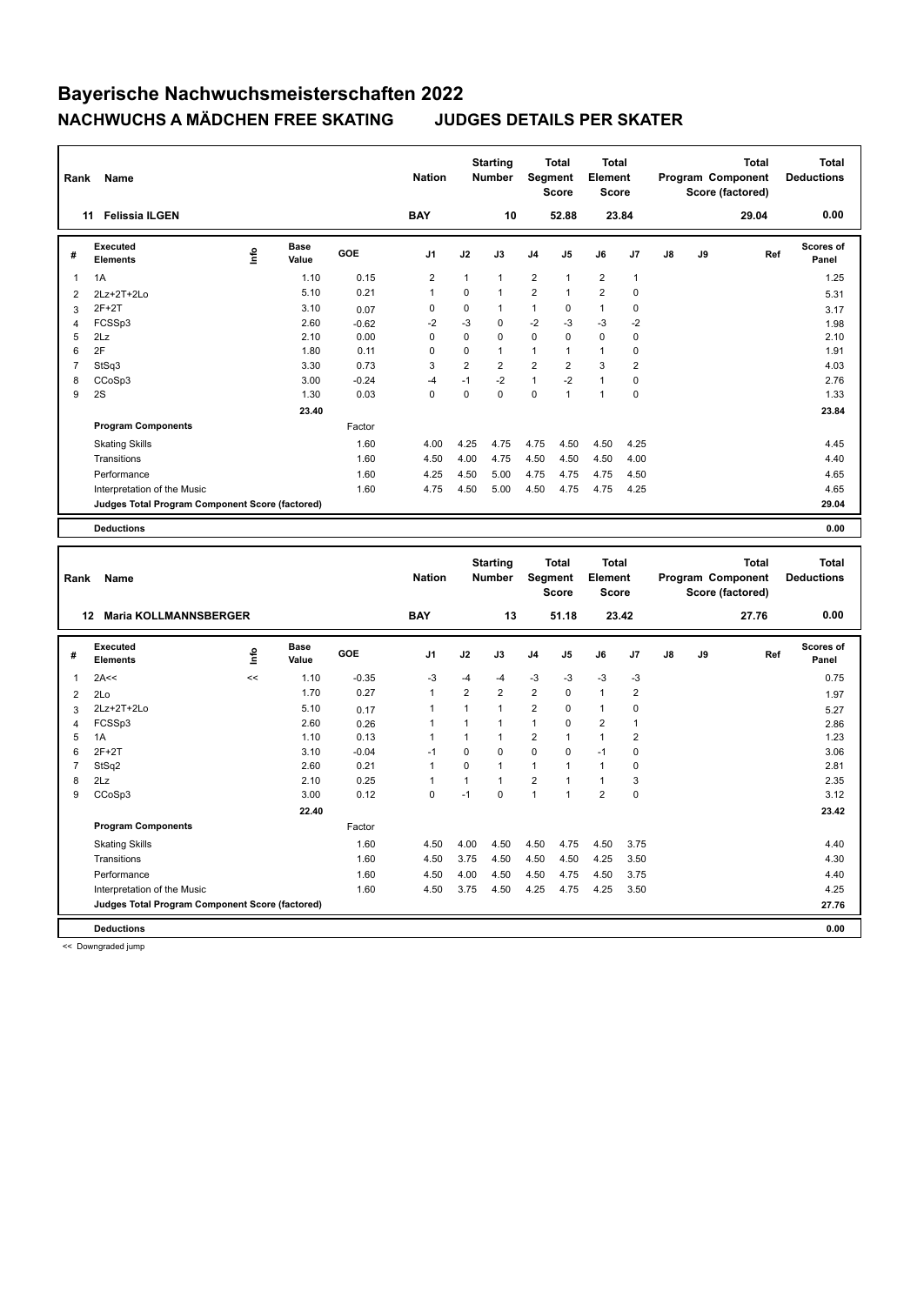| Rank           | Name                                            |      |                      |         | <b>Nation</b>  |              | <b>Starting</b><br>Number |                         | <b>Total</b><br><b>Segment</b><br><b>Score</b> | <b>Total</b><br>Element<br><b>Score</b> |                |               |    | Program Component<br>Score (factored) | <b>Total</b> | <b>Total</b><br><b>Deductions</b> |
|----------------|-------------------------------------------------|------|----------------------|---------|----------------|--------------|---------------------------|-------------------------|------------------------------------------------|-----------------------------------------|----------------|---------------|----|---------------------------------------|--------------|-----------------------------------|
|                | 13 Aliyah ACKERMANN                             |      |                      |         | <b>BAY</b>     |              | 15                        |                         | 50.91                                          |                                         | 23.01          |               |    |                                       | 28.40        | $-0.50$                           |
| #              | Executed<br><b>Elements</b>                     | lnfo | <b>Base</b><br>Value | GOE     | J1             | J2           | J3                        | J4                      | J5                                             | J6                                      | J7             | J8            | J9 |                                       | Ref          | Scores of<br>Panel                |
| 1              | 2Lz+2T+2Lo                                      |      | 5.10                 | 0.13    | 1              | 0            | 1                         | 1                       | 0                                              | 0                                       | $\mathbf{1}$   |               |    |                                       |              | 5.23                              |
| $\overline{2}$ | 2Lo                                             |      | 1.70                 | $-0.85$ | $-5$           | $-5$         | -5                        | -5                      | -5                                             | -5                                      | $-5$           |               |    |                                       |              | 0.85                              |
| 3              | 2F                                              |      | 1.80                 | 0.00    | $\mathbf{1}$   | $\pmb{0}$    | $\mathbf 0$               | $\mathbf 0$             | 0                                              | $\mathbf 0$                             | 0              |               |    |                                       |              | 1.80                              |
| 4              | CCoSp3                                          |      | 3.00                 | 0.36    | $\overline{2}$ | $\mathbf 0$  | $\overline{2}$            | 1                       | $\mathbf{1}$                                   | $\mathbf{1}$                            | 1              |               |    |                                       |              | 3.36                              |
| 5              | 1A                                              |      | 1.10                 | 0.04    | 0              | 0            | $\mathbf{1}$              | $\mathbf{1}$            | 0                                              | $\mathbf{1}$                            | $\mathbf 0$    |               |    |                                       |              | 1.14                              |
| 6              | $2Lz+2T$                                        |      | 3.40                 | 0.25    | $\mathbf{1}$   | 0            | $\mathbf{1}$              | $\overline{2}$          | $\mathbf{1}$                                   | $\mathbf{1}$                            | $\overline{2}$ |               |    |                                       |              | 3.65                              |
| $\overline{7}$ | FCSS <sub>p2</sub>                              |      | 2.30                 | $-0.14$ | $-1$           | $-1$         | $\mathbf 0$               | $-1$                    | $-1$                                           | $\mathbf 0$                             | $\mathbf{1}$   |               |    |                                       |              | 2.16                              |
| 8              | StSq2                                           |      | 2.60                 | 0.31    | $\overline{2}$ | $\mathbf 0$  | $\overline{2}$            | $\mathbf{1}$            | $\mathbf{1}$                                   | $\mathbf{1}$                            | $\mathbf{1}$   |               |    |                                       |              | 2.91                              |
| 9              | 2F                                              |      | 1.80                 | 0.11    | $\mathbf{1}$   | $\mathbf 0$  | $\mathbf 0$               | 1                       | $\mathbf{1}$                                   | 1                                       | $\mathbf 0$    |               |    |                                       |              | 1.91                              |
|                |                                                 |      | 22.80                |         |                |              |                           |                         |                                                |                                         |                |               |    |                                       |              | 23.01                             |
|                | <b>Program Components</b>                       |      |                      | Factor  |                |              |                           |                         |                                                |                                         |                |               |    |                                       |              |                                   |
|                | <b>Skating Skills</b>                           |      |                      | 1.60    | 4.75           | 4.50         | 4.50                      | 4.50                    | 4.75                                           | 4.50                                    | 4.25           |               |    |                                       |              | 4.55                              |
|                | Transitions                                     |      |                      | 1.60    | 4.75           | 4.25         | 4.75                      | 4.25                    | 4.50                                           | 4.25                                    | 4.00           |               |    |                                       |              | 4.40                              |
|                | Performance                                     |      |                      | 1.60    | 4.50           | 4.25         | 4.50                      | 4.25                    | 4.75                                           | 4.50                                    | 4.25           |               |    |                                       |              | 4.40                              |
|                | Interpretation of the Music                     |      |                      | 1.60    | 4.75           | 4.25         | 4.75                      | 4.25                    | 4.50                                           | 4.25                                    | 4.00           |               |    |                                       |              | 4.40                              |
|                | Judges Total Program Component Score (factored) |      |                      |         |                |              |                           |                         |                                                |                                         |                |               |    |                                       |              | 28.40                             |
|                |                                                 |      |                      |         |                |              |                           |                         |                                                |                                         |                |               |    |                                       |              |                                   |
|                | <b>Deductions</b>                               |      | Falls:               | $-0.50$ |                |              |                           |                         |                                                |                                         |                |               |    |                                       |              | $-0.50$                           |
|                |                                                 |      |                      |         |                |              |                           |                         |                                                |                                         |                |               |    |                                       |              |                                   |
|                |                                                 |      |                      |         |                |              |                           |                         |                                                |                                         |                |               |    |                                       |              |                                   |
|                |                                                 |      |                      |         |                |              | <b>Starting</b>           |                         | <b>Total</b>                                   | <b>Total</b>                            |                |               |    |                                       | <b>Total</b> | <b>Total</b>                      |
| Rank           | Name                                            |      |                      |         | <b>Nation</b>  |              | Number                    | <b>Segment</b>          |                                                | Element                                 |                |               |    | Program Component                     |              | <b>Deductions</b>                 |
|                |                                                 |      |                      |         |                |              |                           |                         | Score                                          | Score                                   |                |               |    | Score (factored)                      |              |                                   |
|                | 14 Aliyah MAI                                   |      |                      |         | <b>BAY</b>     |              | $\overline{7}$            |                         | 50.35                                          |                                         | 24.51          |               |    |                                       | 25.84        | 0.00                              |
|                | <b>Executed</b>                                 |      | <b>Base</b>          |         |                |              |                           |                         |                                                |                                         |                |               |    |                                       |              | Scores of                         |
| #              | Elements                                        | ١nf٥ | Value                | GOE     | J1             | J2           | J3                        | J4                      | J5                                             | J6                                      | J7             | $\mathsf{J}8$ | J9 |                                       | Ref          | Panel                             |
| 1              | 2Lz+2T+1Lo                                      |      | 3.90                 | 0.29    | $\overline{2}$ | 1            | $\mathbf{1}$              | $\overline{\mathbf{c}}$ | 1                                              | $\mathbf{1}$                            | $\overline{2}$ |               |    |                                       |              | 4.19                              |
| $\overline{2}$ | $2F+2T$                                         |      | 3.10                 | 0.18    | 1              | $\mathbf{1}$ | 1                         | $\overline{2}$          | 0                                              | $\mathbf{1}$                            | $\mathbf{1}$   |               |    |                                       |              | 3.28                              |
| 3              | 1A                                              |      | 1.10                 | 0.11    | 1              | 0            | $\mathbf{1}$              | $\overline{2}$          | $\mathbf{1}$                                   | $\mathbf{1}$                            | $\mathbf{1}$   |               |    |                                       |              | 1.21                              |
| 4              | FSSp3                                           |      | 2.60                 | 0.26    | 0              | $\mathbf{1}$ | 1                         | $\overline{2}$          | $-1$                                           | $\overline{2}$                          | $\mathbf{1}$   |               |    |                                       |              | 2.86                              |
| 5              | 2Lz                                             |      | 2.10                 | 0.08    | 1              | $\mathbf 0$  | $\mathbf{1}$              | $\overline{2}$          | 0                                              | $\mathbf 0$                             | $\mathbf 0$    |               |    |                                       |              | 2.18                              |
| 6              | 2Lo                                             |      | 1.70                 | 0.17    | 1              | $\mathbf{1}$ | $\mathbf{1}$              | $\overline{2}$          | $\mathbf{1}$                                   | $\mathbf{1}$                            | $\mathbf{1}$   |               |    |                                       |              | 1.87                              |
| $\overline{7}$ | StSq3                                           |      | 3.30                 | 0.26    | 1              | 0            | $\overline{2}$            | $\mathbf{1}$            | $\mathbf{1}$                                   | $\mathbf 0$                             | $\mathbf{1}$   |               |    |                                       |              | 3.56                              |
| 8              | 2F                                              |      | 1.80                 | 0.14    | 1              | 0            | $\mathbf{1}$              | $\overline{2}$          | $\mathbf 0$                                    | $\mathbf{1}$                            | $\mathbf{1}$   |               |    |                                       |              | 1.94                              |
| 9              | CCoSp3                                          |      | 3.00                 | 0.42    | $\mathbf{1}$   | $\mathbf{1}$ | $\mathbf{1}$              | $\overline{2}$          | $\mathbf{1}$                                   | $\overline{2}$                          | $\overline{2}$ |               |    |                                       |              | 3.42                              |
|                |                                                 |      | 22.60                |         |                |              |                           |                         |                                                |                                         |                |               |    |                                       |              | 24.51                             |
|                | <b>Program Components</b>                       |      |                      | Factor  |                |              |                           |                         |                                                |                                         |                |               |    |                                       |              |                                   |
|                | <b>Skating Skills</b>                           |      |                      | 1.60    | 4.00           | 4.00         | 5.00                      | 4.75                    | 4.25                                           | 4.00                                    | 3.75           |               |    |                                       |              | 4.20                              |
|                | Transitions                                     |      |                      | 1.60    | 3.75           | 3.50         | 4.25                      | 4.25                    | 4.00                                           | 3.75                                    | 3.25           |               |    |                                       |              | 3.85                              |
|                | Performance                                     |      |                      | 1.60    | 4.25           | 4.00         | 5.00                      | 4.50                    | 4.00                                           | 4.00                                    | 3.75           |               |    |                                       |              | 4.15                              |
|                | Interpretation of the Music                     |      |                      | 1.60    | 4.00           | 4.00         | 4.50                      | 4.25                    | 4.00                                           | 3.50                                    | 3.50           |               |    |                                       |              | 3.95                              |
|                | Judges Total Program Component Score (factored) |      |                      |         |                |              |                           |                         |                                                |                                         |                |               |    |                                       |              | 25.84                             |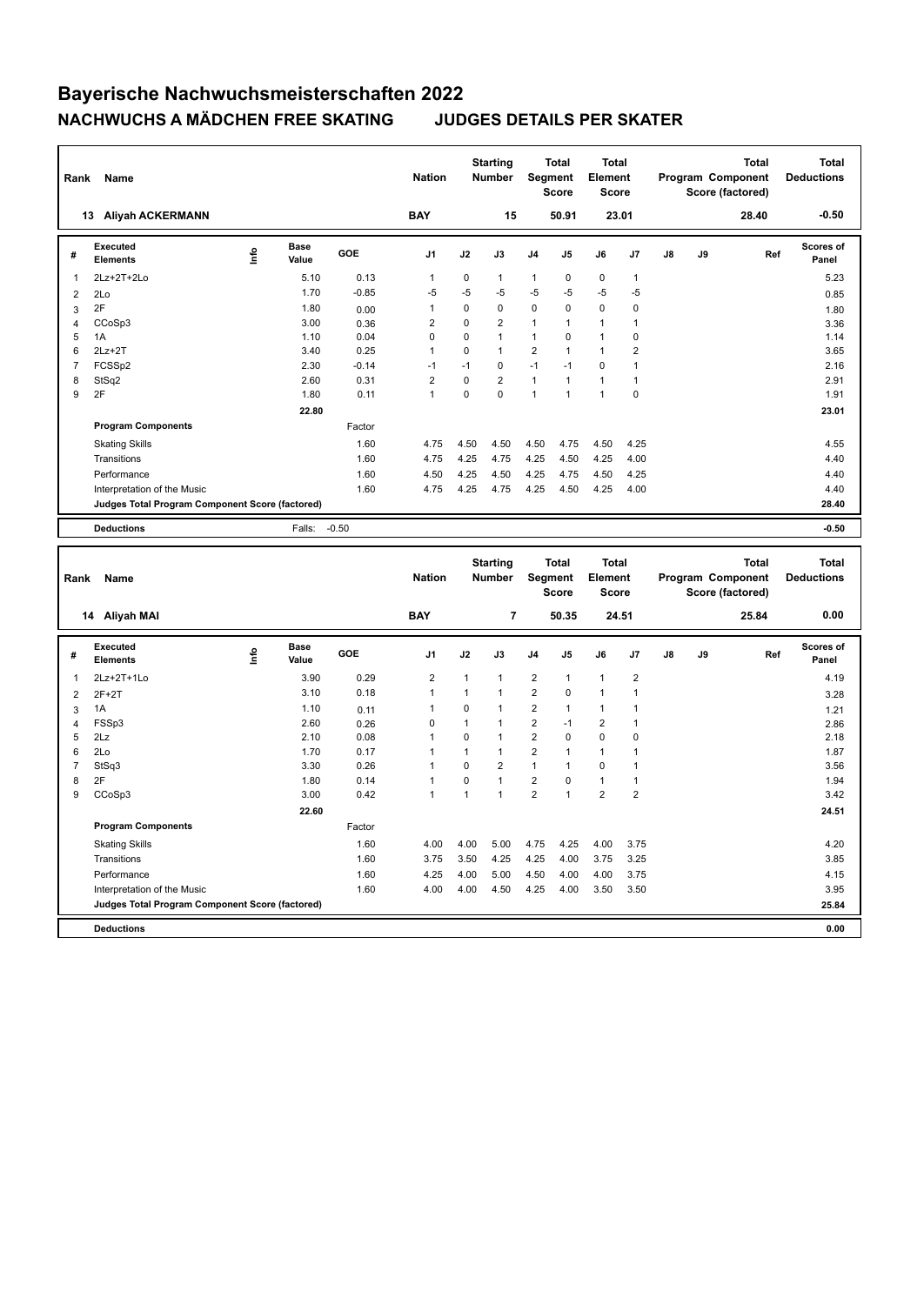| Rank           | Name                                            |            |                      |         |                | <b>Starting</b><br><b>Nation</b><br><b>Number</b> |              |                | <b>Total</b><br>Segment<br><b>Score</b> | <b>Total</b><br>Element<br>Score<br>22.24 |       |    | Program Component<br>Score (factored) | <b>Total</b> | <b>Total</b><br><b>Deductions</b> |                           |
|----------------|-------------------------------------------------|------------|----------------------|---------|----------------|---------------------------------------------------|--------------|----------------|-----------------------------------------|-------------------------------------------|-------|----|---------------------------------------|--------------|-----------------------------------|---------------------------|
|                | <b>Ornella CRIVOLAP</b><br>15                   | <b>BAY</b> |                      | 9       |                | 47.60                                             |              |                |                                         |                                           | 25.36 |    | 0.00                                  |              |                                   |                           |
| #              | Executed<br><b>Elements</b>                     | lnfo       | <b>Base</b><br>Value | GOE     | J <sub>1</sub> | J2                                                | J3           | J <sub>4</sub> | J <sub>5</sub>                          | J6                                        | J7    | J8 | J9                                    | <b>Bonus</b> | Ref                               | <b>Scores of</b><br>Panel |
| 1              | 2Aqb                                            | b          | 3.30                 | $-0.92$ | -3             | $-4$                                              | $-2$         | $-3$           | $-3$                                    | $-3$                                      | $-2$  |    |                                       | 1.00         |                                   | 3.38                      |
| 2              | $2F+2T2$                                        | $\prec$    | 2.84                 | $-0.40$ | $-2$           | $-3$                                              | $-2$         | $-2$           | $-2$                                    | $-3$                                      | $-2$  |    |                                       |              |                                   | 2.44                      |
| 3              | 2A<                                             | $\prec$    | 2.64                 | $-0.79$ | -3             | -4                                                | $-3$         | $-3$           | $-3$                                    | $-3$                                      | -3    |    |                                       |              |                                   | 1.85                      |
| 4              | CCoSp3                                          |            | 3.00                 | 0.00    | 0              | 0                                                 | 0            | 0              | 0                                       | $\mathbf{1}$                              | 0     |    |                                       |              |                                   | 3.00                      |
| 5              | 2Lz+2Lo<<+2T<<                                  | <<         | 3.00                 | $-0.92$ | $-5$           | $-5$                                              | $-2$         | $-4$           | $-4$                                    | $-5$                                      | $-4$  |    |                                       |              |                                   | 2.08                      |
| 6              | 2F                                              |            | 1.80                 | $-0.18$ | $-1$           | $-1$                                              | $-1$         | 0              | $-1$                                    | $-1$                                      | $-1$  |    |                                       |              |                                   | 1.62                      |
| $\overline{7}$ | StSq3                                           |            | 3.30                 | 0.20    | $\overline{1}$ | 0                                                 | $\mathbf{1}$ | $\overline{2}$ | $\mathbf{1}$                            | $\Omega$                                  | 0     |    |                                       |              |                                   | 3.50                      |
| 8              | 2Lz                                             |            | 2.10                 | $-0.08$ | 0              | $-1$                                              | $\Omega$     | $\mathbf 0$    | $-1$                                    | $-1$                                      | 0     |    |                                       |              |                                   | 2.02                      |
| 9              | FSSp2                                           |            | 2.30                 | 0.05    | 0              | 0                                                 | $\Omega$     | 1              | $\Omega$                                | $\mathbf{1}$                              | 0     |    |                                       |              |                                   | 2.35                      |
|                |                                                 |            | 24.28                |         |                |                                                   |              |                |                                         |                                           |       |    |                                       |              |                                   | 22.24                     |
|                | <b>Program Components</b>                       |            |                      | Factor  |                |                                                   |              |                |                                         |                                           |       |    |                                       |              |                                   |                           |
|                | <b>Skating Skills</b>                           |            |                      | 1.60    | 3.75           | 4.00                                              | 4.00         | 4.25           | 4.50                                    | 4.00                                      | 3.50  |    |                                       |              |                                   | 4.00                      |
|                | Transitions                                     |            |                      | 1.60    | 3.75           | 3.75                                              | 4.00         | 4.00           | 4.25                                    | 3.50                                      | 3.00  |    |                                       |              |                                   | 3.80                      |
|                | Performance                                     |            |                      | 1.60    | 4.00           | 4.00                                              | 3.75         | 4.25           | 4.50                                    | 4.00                                      | 3.50  |    |                                       |              |                                   | 4.00                      |
|                | Interpretation of the Music                     |            |                      | 1.60    | 4.25           | 4.00                                              | 3.75         | 4.25           | 4.50                                    | 4.00                                      | 3.25  |    |                                       |              |                                   | 4.05                      |
|                | Judges Total Program Component Score (factored) |            |                      |         |                |                                                   |              |                |                                         |                                           |       |    |                                       |              |                                   | 25.36                     |
|                | <b>Deductions</b>                               |            |                      |         |                |                                                   |              |                |                                         |                                           |       |    |                                       |              |                                   | 0.00                      |

< Under-rotated jump << Downgraded jump q Jump landed on the quarter b Bonus Point for jump added to the element score

| Rank           | Name                                            |         |                      |            | <b>Nation</b>  |          | <b>Starting</b><br><b>Number</b> | Segment        | Total<br><b>Score</b> | <b>Total</b><br>Element<br><b>Score</b> |                |    |    | <b>Total</b><br>Program Component<br>Score (factored) | Total<br><b>Deductions</b> |
|----------------|-------------------------------------------------|---------|----------------------|------------|----------------|----------|----------------------------------|----------------|-----------------------|-----------------------------------------|----------------|----|----|-------------------------------------------------------|----------------------------|
|                | Loreen FRÖHLICH<br>16                           |         |                      |            | <b>BAY</b>     |          | 11                               |                | 43.03                 |                                         | 19.93          |    |    | 25.60                                                 | $-2.50$                    |
| #              | Executed<br><b>Elements</b>                     | lnfo    | <b>Base</b><br>Value | <b>GOE</b> | J <sub>1</sub> | J2       | J3                               | J <sub>4</sub> | J <sub>5</sub>        | J6                                      | J <sub>7</sub> | J8 | J9 | Ref                                                   | Scores of<br>Panel         |
| 1              | 2Lz+2Lo+2T                                      |         | 5.10                 | $-0.25$    | $-1$           | $-2$     | $-1$                             | $-1$           | $-2$                  | $-1$                                    | $-1$           |    |    |                                                       | 4.85                       |
| 2              | 2A<                                             | $\prec$ | 2.64                 | $-1.32$    | -5             | -5       | $-5$                             | $-5$           | $-5$                  | $-5$                                    | -5             |    |    |                                                       | 1.32                       |
| 3              | 2F                                              |         | 1.80                 | $-0.90$    | $-5$           | $-5$     | $-5$                             | $-5$           | $-5$                  | $-5$                                    | -5             |    |    |                                                       | 0.90                       |
| 4              | 2A<                                             | $\prec$ | 2.64                 | $-1.32$    | $-5$           | $-5$     | $-5$                             | $-5$           | $-5$                  | $-5$                                    | -5             |    |    |                                                       | 1.32                       |
| 5              | FSSp2                                           |         | 2.30                 | 0.09       | $\overline{1}$ | $\Omega$ | 0                                | $\mathbf{1}$   | $\Omega$              | $\mathbf{1}$                            | 0              |    |    |                                                       | 2.39                       |
| 6              | StSq2                                           |         | 2.60                 | 0.26       | $\overline{1}$ | $\Omega$ | $\overline{2}$                   | $\mathbf{1}$   | $\mathbf{1}$          | $\mathbf{1}$                            | $\overline{1}$ |    |    |                                                       | 2.86                       |
| $\overline{7}$ | $2Lz+2T<$                                       | $\prec$ | 3.14                 | $-1.05$    | $-5$           | $-5$     | $-4$                             | $-5$           | $-5$                  | $-5$                                    | $-5$           |    |    |                                                       | 2.09                       |
| 8              | 2F                                              |         | 1.80                 | $-0.90$    | $-5$           | $-5$     | $-5$                             | $-5$           | $-5$                  | $-5$                                    | -5             |    |    |                                                       | 0.90                       |
| 9              | CCoSp3                                          |         | 3.00                 | 0.30       | $\overline{2}$ | $\Omega$ | $\Omega$                         | $\mathbf{1}$   | $\mathbf{1}$          | $\mathbf{1}$                            | $\overline{2}$ |    |    |                                                       | 3.30                       |
|                |                                                 |         | 25.02                |            |                |          |                                  |                |                       |                                         |                |    |    |                                                       | 19.93                      |
|                | <b>Program Components</b>                       |         |                      | Factor     |                |          |                                  |                |                       |                                         |                |    |    |                                                       |                            |
|                | <b>Skating Skills</b>                           |         |                      | 1.60       | 4.25           | 4.25     | 4.25                             | 4.00           | 4.75                  | 4.25                                    | 4.50           |    |    |                                                       | 4.30                       |
|                | Transitions                                     |         |                      | 1.60       | 4.25           | 4.00     | 4.25                             | 4.00           | 4.50                  | 4.00                                    | 3.75           |    |    |                                                       | 4.10                       |
|                | Performance                                     |         |                      | 1.60       | 3.75           | 3.75     | 3.50                             | 3.75           | 4.25                  | 3.50                                    | 4.25           |    |    |                                                       | 3.80                       |
|                | Interpretation of the Music                     |         |                      | 1.60       | 4.00           | 3.75     | 3.50                             | 3.75           | 4.50                  | 4.00                                    | 3.50           |    |    |                                                       | 3.80                       |
|                | Judges Total Program Component Score (factored) |         |                      |            |                |          |                                  |                |                       |                                         |                |    |    |                                                       | 25.60                      |
|                | <b>Deductions</b>                               |         | Falls:               | $-2.50$    |                |          |                                  |                |                       |                                         |                |    |    |                                                       | $-2.50$                    |

< Under-rotated jump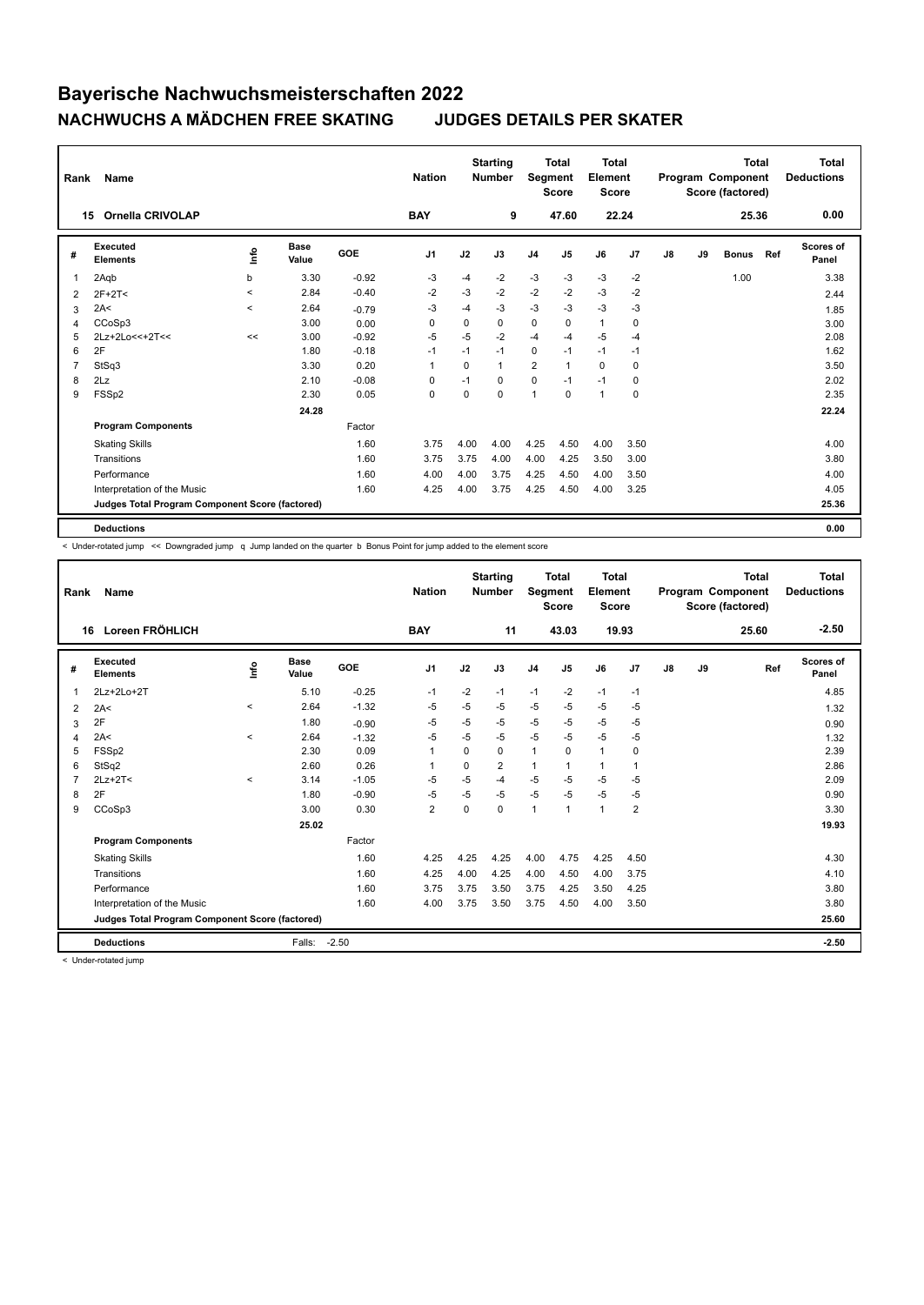| Rank           | Name                                            |             |               |         | <b>Nation</b>  |             | <b>Starting</b><br><b>Number</b> | Segment        | <b>Total</b><br><b>Score</b> | <b>Total</b><br>Element<br><b>Score</b> |                |               |    | <b>Total</b><br>Program Component<br>Score (factored) | Total<br><b>Deductions</b> |
|----------------|-------------------------------------------------|-------------|---------------|---------|----------------|-------------|----------------------------------|----------------|------------------------------|-----------------------------------------|----------------|---------------|----|-------------------------------------------------------|----------------------------|
|                | <b>Agatha ILZ</b><br>17                         |             |               |         | <b>BAY</b>     |             | 3                                |                | 41.19                        | 20.75                                   |                |               |    | 21.44                                                 | $-1.00$                    |
| #              | Executed<br><b>Elements</b>                     | <u>lnfo</u> | Base<br>Value | GOE     | J <sub>1</sub> | J2          | J3                               | J <sub>4</sub> | J <sub>5</sub>               | J6                                      | J7             | $\mathsf{J}8$ | J9 | Ref                                                   | <b>Scores of</b><br>Panel  |
| 1              | $2F+2Lo$                                        |             | 3.50          | $-0.07$ | $-1$           | $\mathbf 0$ | 0                                | $-1$           | $-1$                         | $\mathbf 0$                             | $\mathbf 0$    |               |    |                                                       | 3.43                       |
| 2              | 2Lz                                             |             | 2.10          | 0.08    | 0              | $\Omega$    | $\mathbf{1}$                     | $\mathbf{1}$   | $\mathbf 0$                  | $\mathbf 0$                             | 1              |               |    |                                                       | 2.18                       |
| 3              | FSSp3                                           |             | 2.60          | 0.21    | $\overline{1}$ | $\Omega$    | 1                                | $\mathbf{1}$   | $\Omega$                     | $\mathbf{1}$                            | $\overline{1}$ |               |    |                                                       | 2.81                       |
| $\overline{4}$ | 1A                                              |             | 1.10          | 0.00    | $\mathbf 0$    | 0           | 0                                | $\pmb{0}$      | $\mathbf 0$                  | $\mathbf 0$                             | $\mathbf 0$    |               |    |                                                       | 1.10                       |
| 5              | 2F+2Lo+2T<<                                     | <<          | 3.90          | $-0.50$ | -3             | $-4$        | $-2$                             | $-3$           | $-3$                         | $-3$                                    | $-2$           |               |    |                                                       | 3.40                       |
| 6              | 2Lz                                             |             | 2.10          | $-1.05$ | $-5$           | $-5$        | $-5$                             | $-5$           | $-5$                         | $-5$                                    | $-5$           |               |    |                                                       | 1.05                       |
| 7              | StSq2                                           |             | 2.60          | 0.00    | 0              | $\Omega$    | 0                                | $\mathbf 0$    | $-1$                         | 0                                       | $\mathbf 0$    |               |    |                                                       | 2.60                       |
| 8              | 2S                                              |             | 1.30          | 0.00    | $\mathbf 0$    | $\Omega$    | $\Omega$                         | $\mathbf 0$    | $-1$                         | $\mathbf 0$                             | $\mathbf 0$    |               |    |                                                       | 1.30                       |
| 9              | CCoSp3                                          |             | 3.00          | $-0.12$ | $-1$           | 0           | $-1$                             | $\mathbf 0$    | $\mathbf 0$                  | $\mathbf 0$                             | $-1$           |               |    |                                                       | 2.88                       |
|                |                                                 |             | 22.20         |         |                |             |                                  |                |                              |                                         |                |               |    |                                                       | 20.75                      |
|                | <b>Program Components</b>                       |             |               | Factor  |                |             |                                  |                |                              |                                         |                |               |    |                                                       |                            |
|                | <b>Skating Skills</b>                           |             |               | 1.60    | 3.50           | 3.50        | 4.25                             | 3.50           | 3.25                         | 3.50                                    | 3.50           |               |    |                                                       | 3.50                       |
|                | Transitions                                     |             |               | 1.60    | 3.25           | 3.50        | 3.75                             | 3.25           | 3.00                         | 3.00                                    | 2.50           |               |    |                                                       | 3.20                       |
|                | Performance                                     |             |               | 1.60    | 3.25           | 3.50        | 3.75                             | 3.25           | 3.00                         | 3.25                                    | 3.25           |               |    |                                                       | 3.30                       |
|                | Interpretation of the Music                     |             |               | 1.60    | 3.50           | 3.50        | 3.75                             | 3.25           | 3.25                         | 3.50                                    | 3.00           |               |    |                                                       | 3.40                       |
|                | Judges Total Program Component Score (factored) |             |               |         |                |             |                                  |                |                              |                                         |                |               |    |                                                       | 21.44                      |
|                | <b>Deductions</b>                               |             | Falls:        | $-1.00$ |                |             |                                  |                |                              |                                         |                |               |    |                                                       | $-1.00$                    |

<< Downgraded jump

| Rank | Name                                            |      |               |            | <b>Nation</b> |          | <b>Starting</b><br><b>Number</b> |                | <b>Total</b><br>Segment<br><b>Score</b> | <b>Total</b><br>Element<br>Score |              |    |    | <b>Total</b><br>Program Component<br>Score (factored) | <b>Total</b><br><b>Deductions</b> |
|------|-------------------------------------------------|------|---------------|------------|---------------|----------|----------------------------------|----------------|-----------------------------------------|----------------------------------|--------------|----|----|-------------------------------------------------------|-----------------------------------|
|      | <b>Naya REITER</b><br>18                        |      |               |            | <b>BAY</b>    |          | 5                                |                | 40.56                                   |                                  | 18.80        |    |    | 21.76                                                 | 0.00                              |
| #    | Executed<br><b>Elements</b>                     | lnfo | Base<br>Value | <b>GOE</b> | J1            | J2       | J3                               | J <sub>4</sub> | J <sub>5</sub>                          | J6                               | J7           | J8 | J9 | Ref                                                   | Scores of<br>Panel                |
| 1    | 2Lo                                             |      | 1.70          | 0.03       | 0             | 0        | 0                                | 1              | $\mathbf 0$                             | $\mathbf 0$                      | $\mathbf{1}$ |    |    |                                                       | 1.73                              |
| 2    | 2F+1Eu+2S                                       |      | 3.60          | 0.00       | 0             | $\Omega$ | $\Omega$                         | 1              | $\Omega$                                | $\mathbf 0$                      | 0            |    |    |                                                       | 3.60                              |
| 3    | 2Lo                                             |      | 1.70          | 0.00       | 0             | 0        | 0                                | 0              | 0                                       | 0                                | 1            |    |    |                                                       | 1.70                              |
| 4    | CCoSp3                                          |      | 3.00          | $-0.06$    | -1            | 0        | $\Omega$                         | 0              | $-1$                                    | $\Omega$                         | 0            |    |    |                                                       | 2.94                              |
| 5    | 2Lz                                             |      | 2.10          | 0.00       | 0             | 0        | $\mathbf 0$                      | 0              | $\mathbf 0$                             | $\mathbf 0$                      | $\mathbf{1}$ |    |    |                                                       | 2.10                              |
| 6    | 2F                                              |      | 1.80          | $-0.68$    | -4            | $-4$     | -4                               | $-4$           | $-3$                                    | $-3$                             | $-4$         |    |    |                                                       | 1.12                              |
| 7    | $1A+2T$                                         |      | 2.40          | 0.00       | $\Omega$      | 0        | $\Omega$                         | 0              | $\Omega$                                | $\mathbf 0$                      | 0            |    |    |                                                       | 2.40                              |
| 8    | StSq1                                           |      | 1.80          | 0.00       | 0             | 0        | 1                                | $\mathbf 0$    | $\Omega$                                | $\Omega$                         | 0            |    |    |                                                       | 1.80                              |
| 9    | FCSp1                                           |      | 1.90          | $-0.49$    | -4            | $-3$     | -3                               | $-3$           | $-2$                                    | $-1$                             | $-2$         |    |    |                                                       | 1.41                              |
|      |                                                 |      | 20.00         |            |               |          |                                  |                |                                         |                                  |              |    |    |                                                       | 18.80                             |
|      | <b>Program Components</b>                       |      |               | Factor     |               |          |                                  |                |                                         |                                  |              |    |    |                                                       |                                   |
|      | <b>Skating Skills</b>                           |      |               | 1.60       | 3.25          | 3.75     | 4.25                             | 3.75           | 3.25                                    | 3.25                             | 3.25         |    |    |                                                       | 3.45                              |
|      | Transitions                                     |      |               | 1.60       | 3.25          | 3.50     | 4.00                             | 3.50           | 3.00                                    | 2.75                             | 3.00         |    |    |                                                       | 3.25                              |
|      | Performance                                     |      |               | 1.60       | 3.50          | 3.75     | 4.00                             | 3.50           | 3.50                                    | 3.00                             | 2.75         |    |    |                                                       | 3.45                              |
|      | Interpretation of the Music                     |      |               | 1.60       | 3.50          | 3.75     | 3.75                             | 3.50           | 3.25                                    | 3.25                             | 2.75         |    |    |                                                       | 3.45                              |
|      | Judges Total Program Component Score (factored) |      |               |            |               |          |                                  |                |                                         |                                  |              |    |    |                                                       | 21.76                             |
|      | <b>Deductions</b>                               |      |               |            |               |          |                                  |                |                                         |                                  |              |    |    |                                                       | 0.00                              |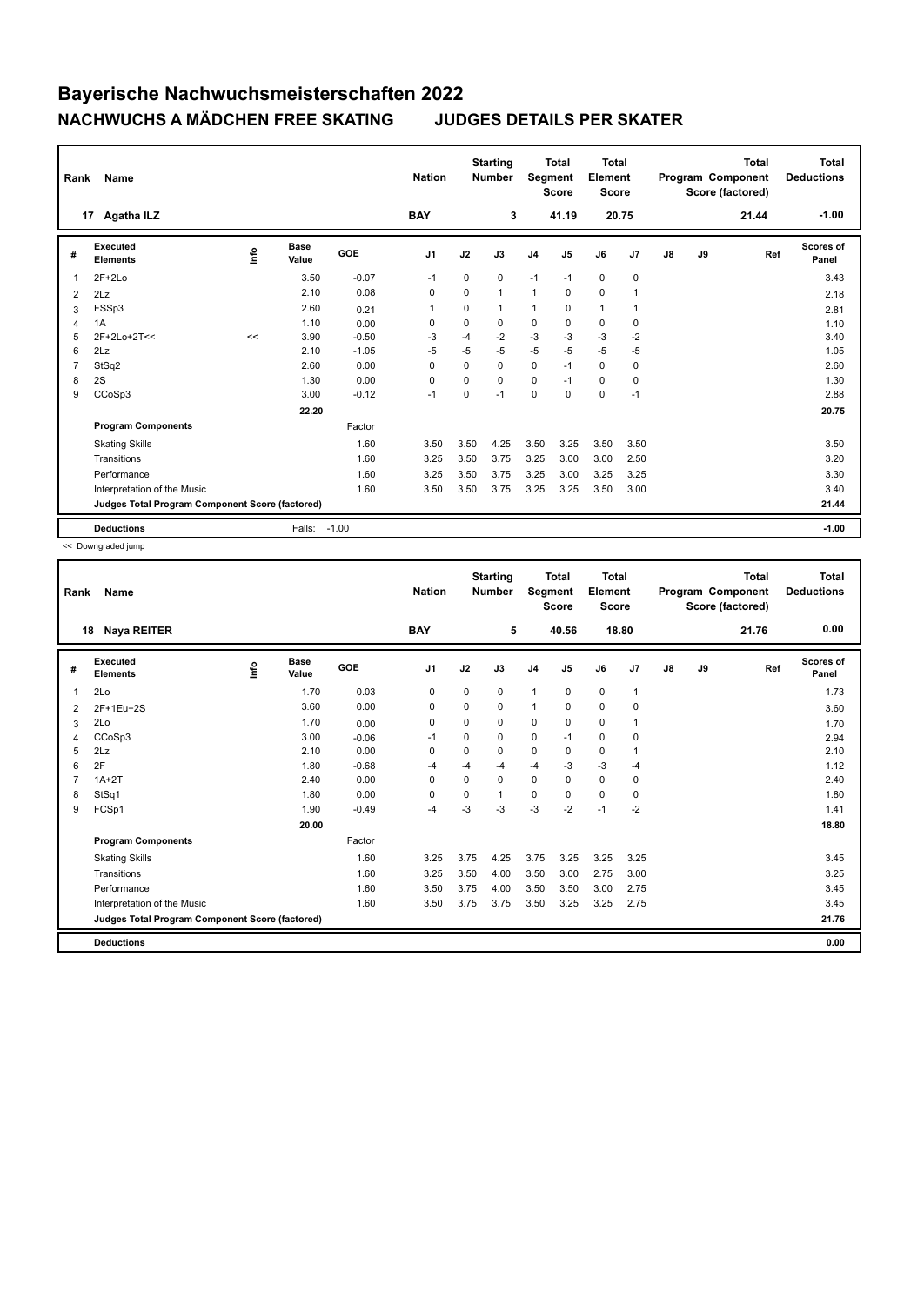| Rank | Name                                            |         |                      |         | <b>Nation</b>  |      | <b>Starting</b><br><b>Number</b> | Segment        | Total<br><b>Score</b> | <b>Total</b><br>Element<br><b>Score</b> |             |    |    | <b>Total</b><br>Program Component<br>Score (factored) | Total<br><b>Deductions</b> |
|------|-------------------------------------------------|---------|----------------------|---------|----------------|------|----------------------------------|----------------|-----------------------|-----------------------------------------|-------------|----|----|-------------------------------------------------------|----------------------------|
|      | <b>Veronika HELMLE</b><br>19                    |         |                      |         | <b>BAY</b>     |      | 8                                |                | 40.49                 | 18.47                                   |             |    |    | 23.52                                                 | $-1.50$                    |
| #    | Executed<br><b>Elements</b>                     | lnfo    | <b>Base</b><br>Value | GOE     | J <sub>1</sub> | J2   | J3                               | J <sub>4</sub> | J <sub>5</sub>        | J6                                      | J7          | J8 | J9 | Ref                                                   | Scores of<br>Panel         |
| 1    | 2Lz!+2Lo+2T<                                    | $\prec$ | 4.84                 | $-0.63$ | -3             | $-4$ | $-2$                             | $-3$           | $-4$                  | $-3$                                    | $-2$        |    |    |                                                       | 4.21                       |
| 2    | 2A<<                                            | <<      | 1.10                 | $-0.55$ | $-5$           | $-5$ | $-5$                             | $-5$           | $-5$                  | $-5$                                    | $-5$        |    |    |                                                       | 0.55                       |
| 3    | $2F+2T$                                         |         | 3.10                 | $-0.18$ | $-1$           | $-1$ | $-1$                             | $\mathbf 0$    | $-1$                  | $-1$                                    | $-1$        |    |    |                                                       | 2.92                       |
| 4    | FCSSp3                                          |         | 2.60                 | 0.10    | $-1$           | 0    | 1                                | $\mathbf{1}$   | 0                     | $\overline{2}$                          | $\mathbf 0$ |    |    |                                                       | 2.70                       |
| 5    | 2S                                              |         | 1.30                 | $-0.65$ | -5             | $-5$ | -5                               | $-5$           | $-5$                  | $-5$                                    | $-5$        |    |    |                                                       | 0.65                       |
| 6    | $2Lz$ !<                                        | $\prec$ | 1.68                 | $-0.47$ | $-3$           | $-4$ | $-2$                             | $-3$           | $-3$                  | $-3$                                    | $-2$        |    |    |                                                       | 1.21                       |
| 7    | StSq2                                           |         | 2.60                 | $-0.21$ | $-2$           | $-1$ | 0                                | $-1$           | $-1$                  | $-1$                                    | $\mathbf 0$ |    |    |                                                       | 2.39                       |
| 8    | 2F<                                             | $\prec$ | 1.44                 | $-0.72$ | $-5$           | $-5$ | $-5$                             | $-5$           | $-5$                  | $-5$                                    | $-5$        |    |    |                                                       | 0.72                       |
| 9    | CCoSp3                                          |         | 3.00                 | 0.12    | $\mathbf 1$    | 0    | $-1$                             | 1              | 0                     | $\mathbf{1}$                            | $\mathbf 0$ |    |    |                                                       | 3.12                       |
|      |                                                 |         | 21.66                |         |                |      |                                  |                |                       |                                         |             |    |    |                                                       | 18.47                      |
|      | <b>Program Components</b>                       |         |                      | Factor  |                |      |                                  |                |                       |                                         |             |    |    |                                                       |                            |
|      | <b>Skating Skills</b>                           |         |                      | 1.60    | 3.75           | 4.00 | 4.25                             | 3.75           | 4.50                  | 3.75                                    | 3.50        |    |    |                                                       | 3.90                       |
|      | Transitions                                     |         |                      | 1.60    | 3.50           | 3.75 | 4.00                             | 3.50           | 4.00                  | 3.50                                    | 3.00        |    |    |                                                       | 3.65                       |
|      | Performance                                     |         |                      | 1.60    | 3.25           | 4.00 | 3.50                             | 3.75           | 4.25                  | 3.50                                    | 3.00        |    |    |                                                       | 3.60                       |
|      | Interpretation of the Music                     |         |                      | 1.60    | 3.25           | 3.75 | 3.50                             | 3.50           | 4.25                  | 3.75                                    | 2.75        |    |    |                                                       | 3.55                       |
|      | Judges Total Program Component Score (factored) |         |                      |         |                |      |                                  |                |                       |                                         |             |    |    |                                                       | 23.52                      |
|      | <b>Deductions</b>                               |         | Falls:               | $-1.50$ |                |      |                                  |                |                       |                                         |             |    |    |                                                       | $-1.50$                    |

< Under-rotated jump << Downgraded jump ! Not clear edge

| Rank           | <b>Name</b>                                     |         |                      |         | <b>Nation</b>  |             | <b>Starting</b><br><b>Number</b> | Segment      | <b>Total</b><br><b>Score</b> | <b>Total</b><br>Element<br><b>Score</b> |              |               |    | <b>Total</b><br>Program Component<br>Score (factored) | <b>Total</b><br><b>Deductions</b> |
|----------------|-------------------------------------------------|---------|----------------------|---------|----------------|-------------|----------------------------------|--------------|------------------------------|-----------------------------------------|--------------|---------------|----|-------------------------------------------------------|-----------------------------------|
| 20             | Vanessa HUSSAK                                  |         |                      |         | <b>BAY</b>     |             | 4                                |              | 36.88                        |                                         | 16.92        |               |    | 20.96                                                 | $-1.00$                           |
| #              | <b>Executed</b><br><b>Elements</b>              | lnfo    | <b>Base</b><br>Value | GOE     | J <sub>1</sub> | J2          | J3                               | J4           | J5                           | J6                                      | J7           | $\mathsf{J}8$ | J9 | Ref                                                   | <b>Scores of</b><br>Panel         |
| $\overline{1}$ | 2Lo                                             |         | 1.70                 | 0.00    | 0              | 0           | 0                                | $\mathbf 0$  | $-1$                         | $\mathbf 0$                             | 0            |               |    |                                                       | 1.70                              |
| 2              | 2F                                              |         | 1.80                 | $-0.18$ | $-1$           | $-1$        | 0                                | $-1$         | $-1$                         | $-1$                                    | $-1$         |               |    |                                                       | 1.62                              |
| 3              | $1A+1L0$                                        |         | 1.60                 | 0.00    | 0              | 0           | 0                                | $\mathbf{1}$ | 0                            | 0                                       | 0            |               |    |                                                       | 1.60                              |
| 4              | 2Lz                                             |         | 2.10                 | $-1.05$ | -5             | $-5$        | $-5$                             | $-5$         | $-5$                         | $-5$                                    | $-5$         |               |    |                                                       | 1.05                              |
| 5              | FCSp2                                           |         | 2.30                 | 0.09    | $\overline{2}$ | $\mathbf 0$ | $-1$                             | $\mathbf{1}$ | $\mathbf 0$                  | $\mathbf{1}$                            | $\mathbf 0$  |               |    |                                                       | 2.39                              |
| 6              | StSq1                                           |         | 1.80                 | $-0.22$ | $-3$           | $\Omega$    | $-2$                             | $-1$         | $-2$                         | $-1$                                    | 0            |               |    |                                                       | 1.58                              |
| 7              | $2F+2T<$                                        | $\prec$ | 2.84                 | $-0.90$ | $-5$           | $-5$        | $-4$                             | $-5$         | $-5$                         | $-5$                                    | -5           |               |    |                                                       | 1.94                              |
| 8              | 2Lz                                             |         | 2.10                 | 0.00    | $\Omega$       | $\Omega$    | $\Omega$                         | $\mathbf 0$  | $\Omega$                     | $\Omega$                                | $\mathbf{1}$ |               |    |                                                       | 2.10                              |
| 9              | CCoSp3                                          |         | 3.00                 | $-0.06$ | $-2$           | 0           | $-1$                             | 0            | $\Omega$                     | 0                                       | 0            |               |    |                                                       | 2.94                              |
|                |                                                 |         | 19.24                |         |                |             |                                  |              |                              |                                         |              |               |    |                                                       | 16.92                             |
|                | <b>Program Components</b>                       |         |                      | Factor  |                |             |                                  |              |                              |                                         |              |               |    |                                                       |                                   |
|                | <b>Skating Skills</b>                           |         |                      | 1.60    | 3.25           | 3.75        | 4.00                             | 3.25         | 3.00                         | 3.00                                    | 3.25         |               |    |                                                       | 3.30                              |
|                | Transitions                                     |         |                      | 1.60    | 3.25           | 3.50        | 3.75                             | 3.25         | 3.00                         | 3.00                                    | 3.00         |               |    |                                                       | 3.20                              |
|                | Performance                                     |         |                      | 1.60    | 3.50           | 3.50        | 4.00                             | 3.25         | 3.00                         | 2.75                                    | 3.25         |               |    |                                                       | 3.30                              |
|                | Interpretation of the Music                     |         |                      | 1.60    | 3.50           | 3.50        | 3.50                             | 3.00         | 3.25                         | 2.75                                    | 3.25         |               |    |                                                       | 3.30                              |
|                | Judges Total Program Component Score (factored) |         |                      |         |                |             |                                  |              |                              |                                         |              |               |    |                                                       | 20.96                             |
|                | <b>Deductions</b>                               |         | Falls:               | $-1.00$ |                |             |                                  |              |                              |                                         |              |               |    |                                                       | $-1.00$                           |

< Under-rotated jump